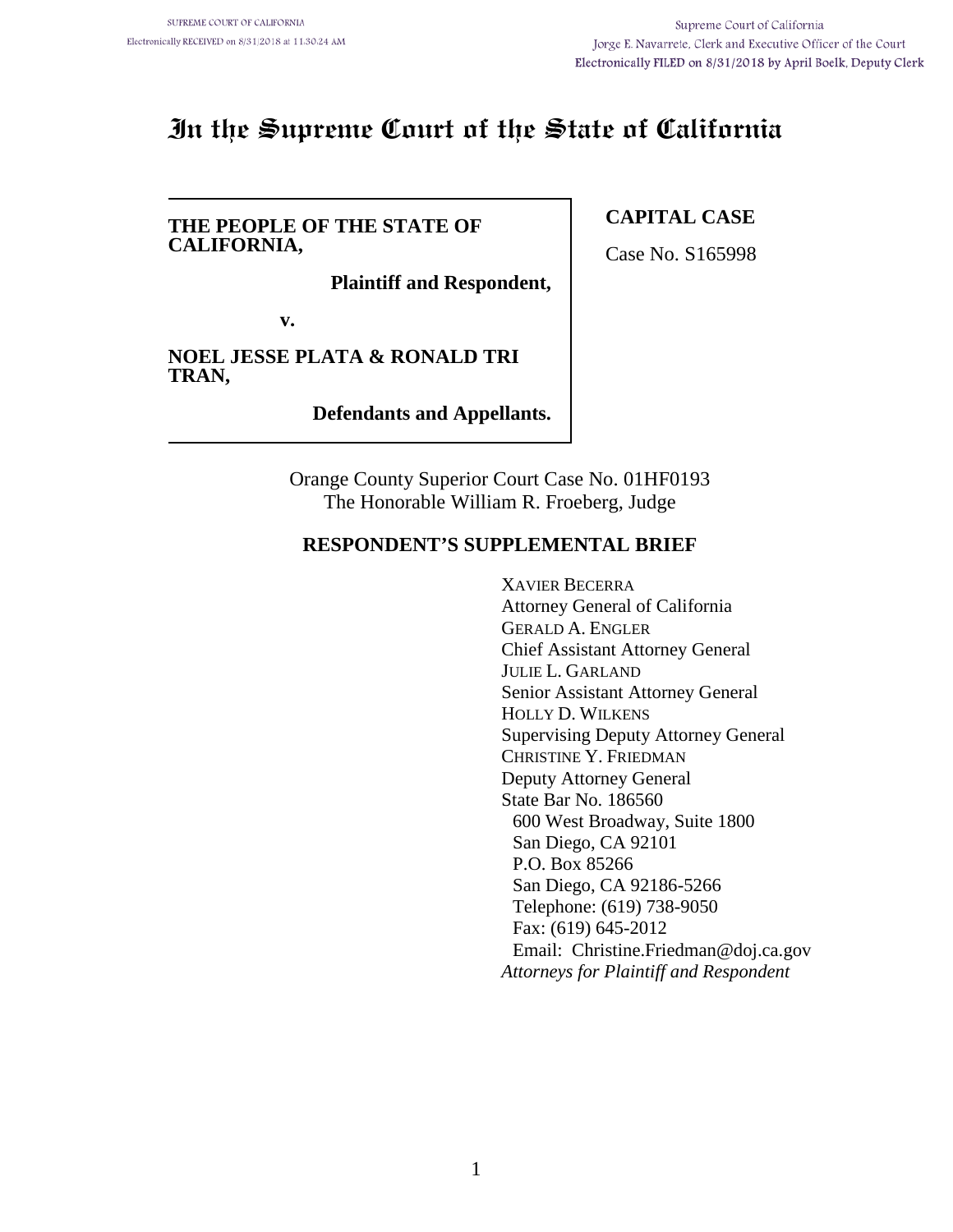# **TABLE OF CONTENTS**

| т<br>c |
|--------|
|--------|

| XV. | There Was Sufficient Evidence That the Crimes Were<br>Committed in Association with or for the Benefit of a |                                                                                                                                                                       |  |
|-----|-------------------------------------------------------------------------------------------------------------|-----------------------------------------------------------------------------------------------------------------------------------------------------------------------|--|
|     | A.                                                                                                          | There Was Substantial Evidence That the<br>Crimes Were Committed in Association with                                                                                  |  |
|     | <b>B.</b>                                                                                                   | There Was Substantial Evidence That the<br>Crimes Were Committed for the Benefit of the                                                                               |  |
|     |                                                                                                             | XVI. The Imposition of the Death Penalty on 18, 19, and 20-                                                                                                           |  |
|     | A.                                                                                                          | Plata Has Failed to Establish That Roper Should<br>Be Extended to 18, 19, and 20-Year-Old                                                                             |  |
|     |                                                                                                             | 1.<br>Supreme Court decisions regarding                                                                                                                               |  |
|     |                                                                                                             | 2.<br>Plata has failed to establish a national<br>consensus that 18 to 20 year olds should<br>be categorically excluded from the death                                |  |
|     |                                                                                                             | 3.<br>This court should not determine, in the<br>exercise of its own independent<br>judgment, that the death penalty is a<br>disproportionate punishment for 18 to 20 |  |
|     | <b>B.</b>                                                                                                   | The Death Penalty, As Applied to 18 to 20-<br>Year-Old Offenders, Is Not Unreliable 19                                                                                |  |
|     |                                                                                                             |                                                                                                                                                                       |  |
|     |                                                                                                             |                                                                                                                                                                       |  |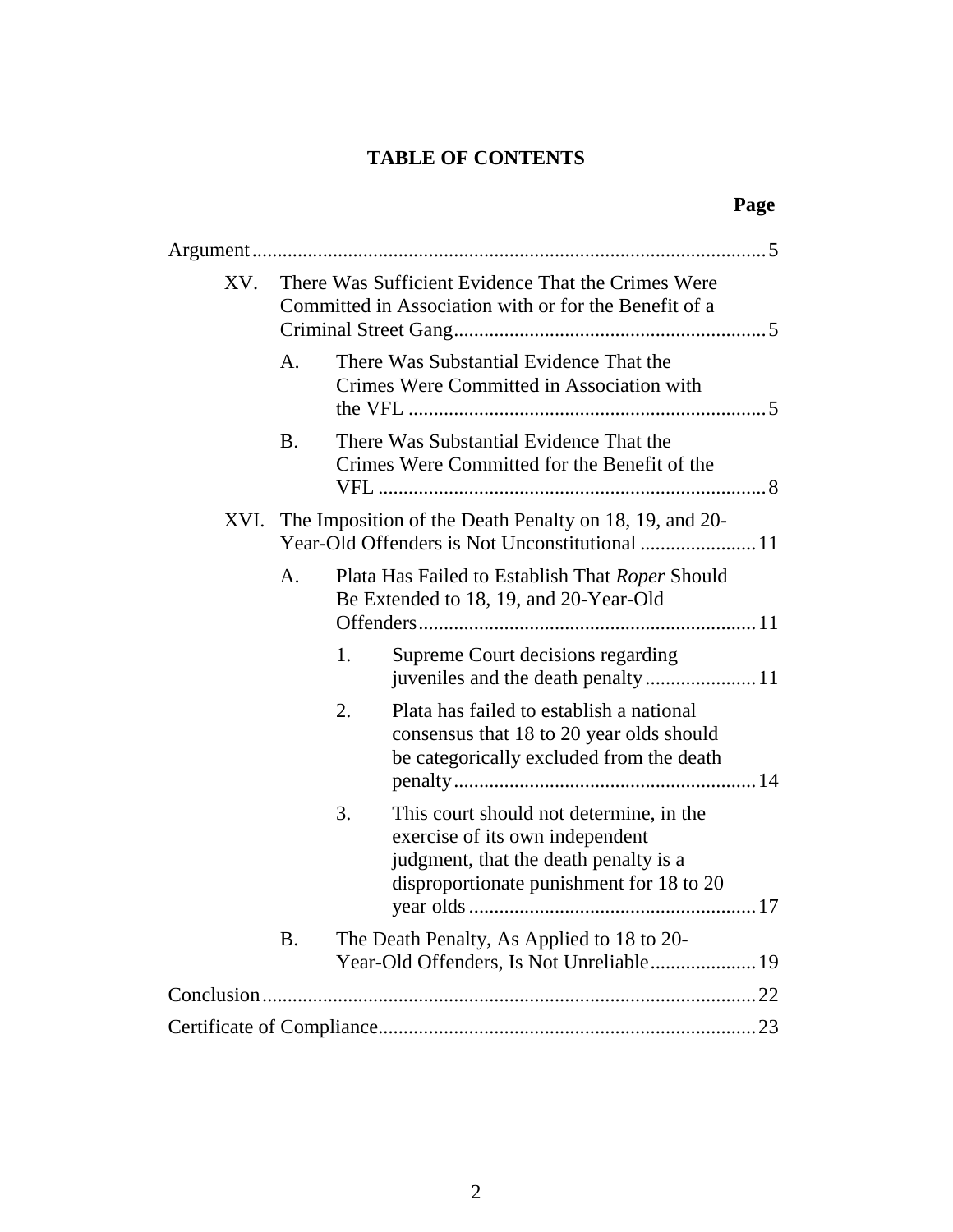# **TABLE OF AUTHORITIES**

## **CASES**

| Atkins v. Virginia       |
|--------------------------|
| Commonwealth v. Bredhold |
| Graham v. Florida        |
| Hall v. Florida          |
| People v. Albillar       |
| People v. Boyce          |
| People v. Gamache        |
| People v. Martinez       |
| People v. Morales        |
| People v. Ochoa          |
| People v Ramon           |
| Roper v. Simmons         |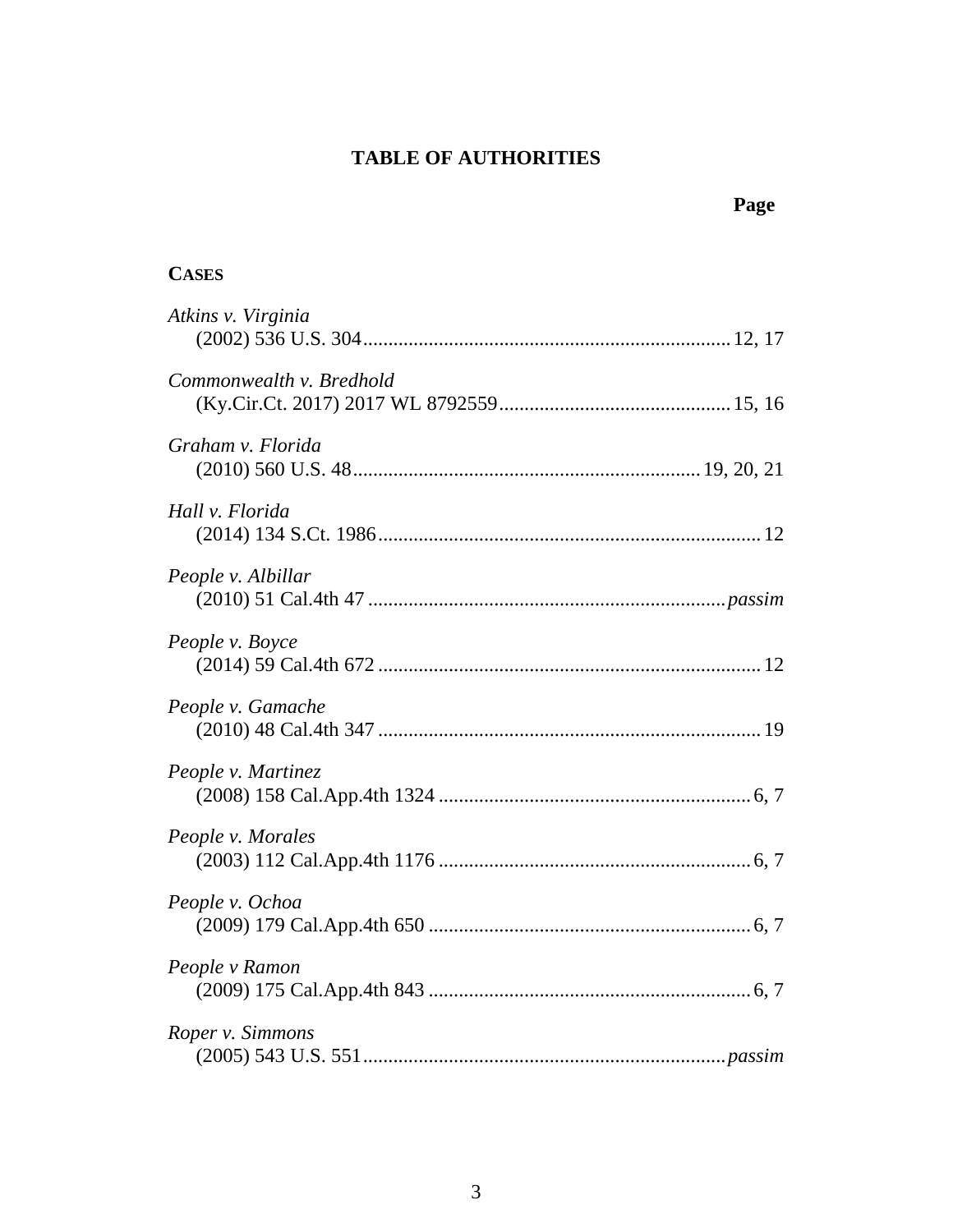# **TABLE OF AUTHORITIES (continued)**

| Stanford v. Kentucky                                      |
|-----------------------------------------------------------|
| Thompson v. Oklahoma                                      |
| <b>STATUTES</b>                                           |
|                                                           |
| Penal Code                                                |
| <b>CONSTITUTIONAL PROVISIONS</b>                          |
| <b>United States Constitution</b>                         |
| <b>OTHER AUTHORITIES</b>                                  |
| Arnett, Reckless Behavior in Adolescence: A Developmental |
| https://alcoholpolicy.niaaa.nih.gov/underage-drinking 19  |
|                                                           |
|                                                           |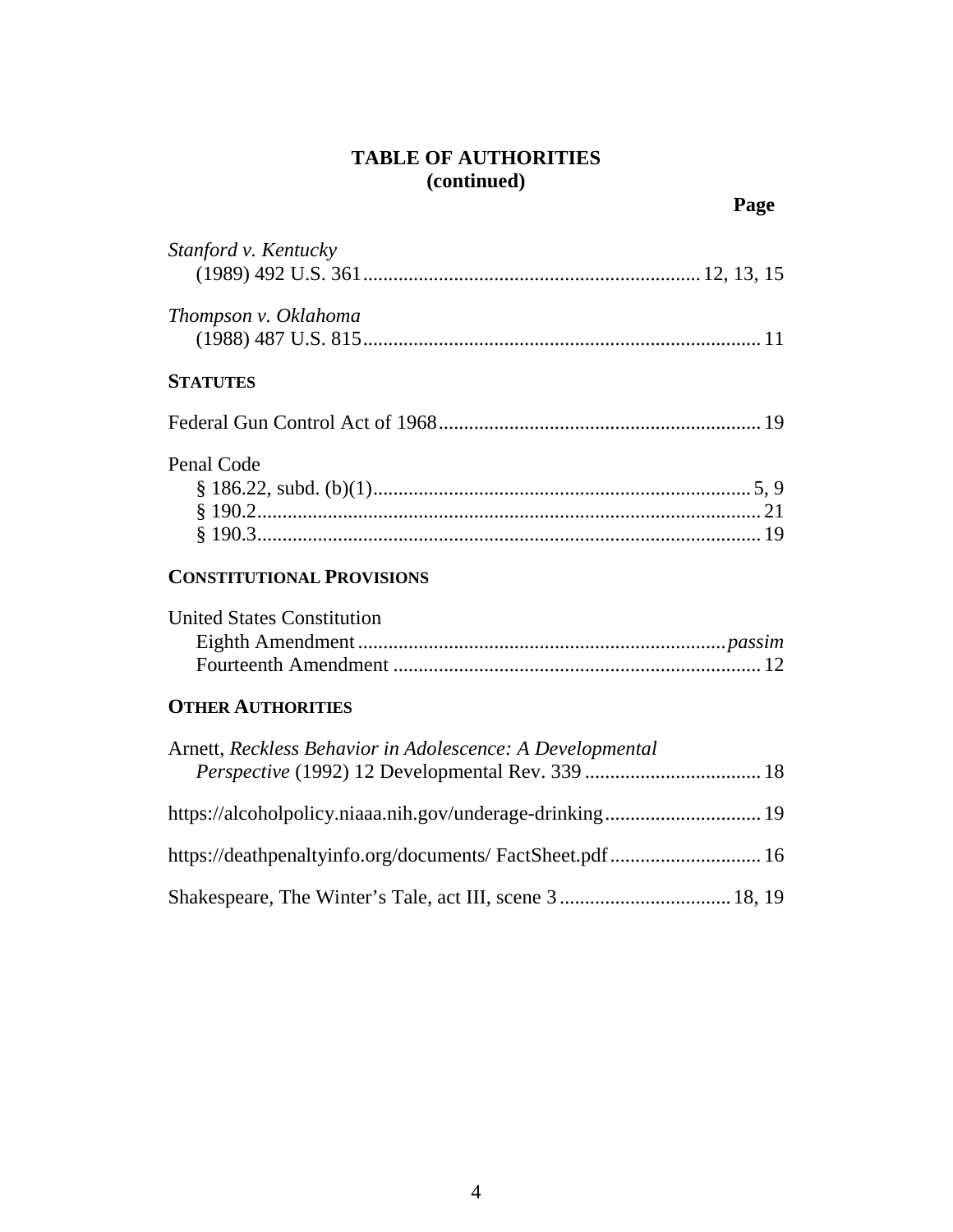#### **ARGUMENT**

## **XV. THERE WAS SUFFICIENT EVIDENCE THAT THE CRIMES WERE COMMITTED IN ASSOCIATION WITH OR FOR THE BENEFIT OF A CRIMINAL STREET GANG**

In his supplemental AOB, Plata repackages his argument that there was insufficient evidence that the crimes in this case were committed for the benefit of, at the direction of, or in association with a criminal street gang (Pen. Code,<sup>[1](#page-4-0)</sup> § 186.22, subd. (b)(1)). (Supp. AOB 23–35.) As discussed in Respondent's Brief (RB 121–128), there was sufficient evidence that the crimes in this case were committed in association with and for the benefit of the VFL. Therefore, reversal of the gang enhancement is not warranted.

## **A. There Was Substantial Evidence That the Crimes Were Committed in Association with the VFL**

Plata devotes several pages to discussing how "criminal street gang," used in the first prong of subdivision (b)(1), and "gang members," used in the second prong of subdivision  $(b)(1)$ , have different meanings.<sup>[2](#page-4-1)</sup> (Supp. AOB 25–31.) Respondent does not dispute that "criminal street gang" and "gang members" mean different things and are not interchangeable terms. However, that does not mean that evidence that two or more gang members committed a crime together is insufficient to establish that the crime was committed "in association" with a "criminal street gang."

<span id="page-4-0"></span><sup>&</sup>lt;sup>1</sup> Unless otherwise indicated, all further statutory references are to the Penal Code.

<span id="page-4-1"></span><sup>&</sup>lt;sup>2</sup> Subdivision (b)(1) provides that "any person who is convicted of a felony committed for the benefit of, at the direction of, or in association with any *criminal street gang*, with the specific intent to promote, further, or assist in any criminal conduct by *gang members*, shall, upon conviction of that felony, in addition and consecutive to the punishment prescribed for the felony or attempted felony of which he or she has been convicted, be punished as follows . . . ." (Italics added.)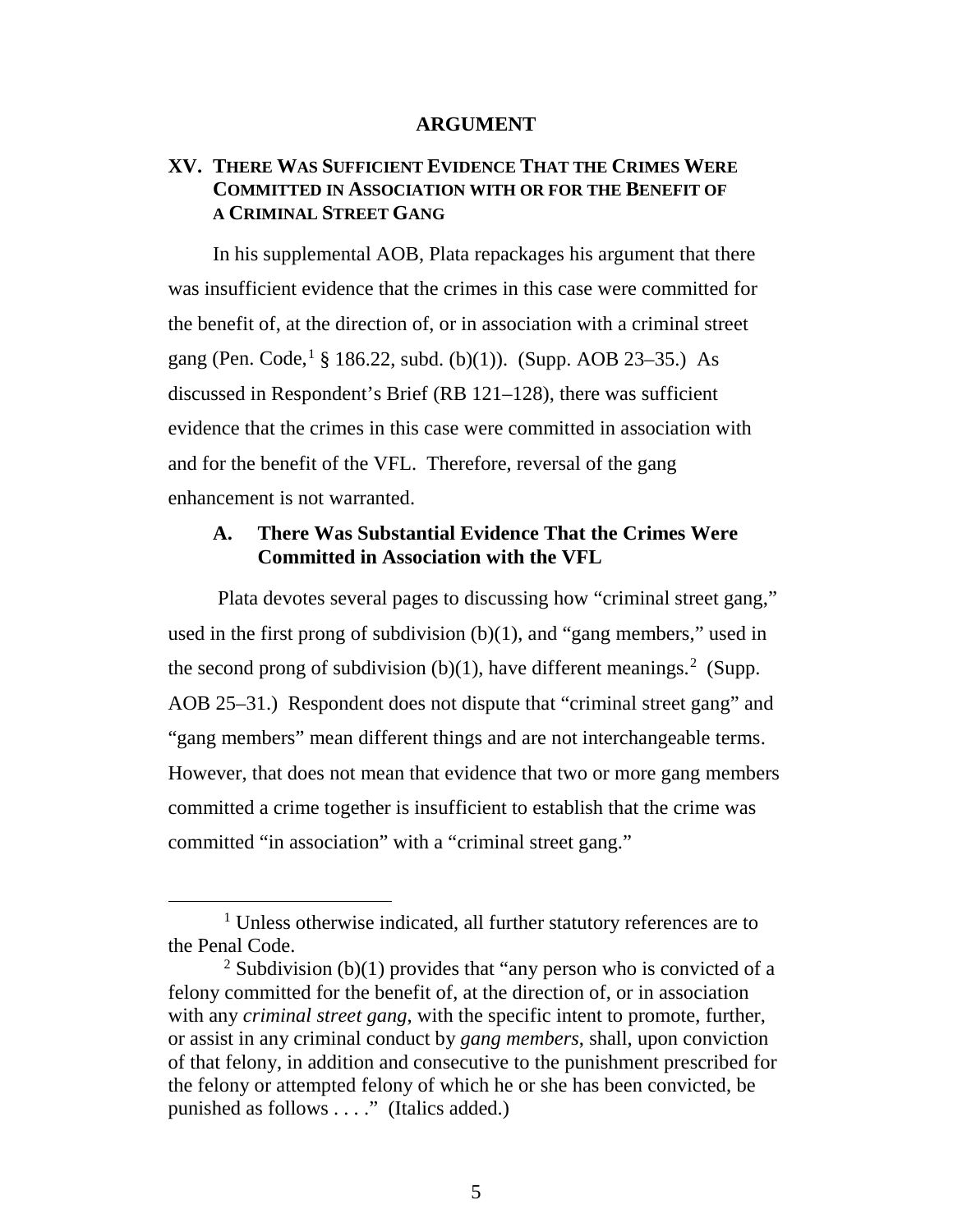When two or more gang members commit a crime together, especially a crime that is a primary activity of the gang, the jury can reasonably infer that the crime was committed in association with the gang. In *People v. Morales* (2003) 112 Cal.App.4th 1176 (*Morales*), the defendant, a member of the Puente Trece gang, and two other gang members committed robbery, one of the gang's primary activities. The court held that absent evidence that the gang members were "on a frolic and detour unrelated to the gang," the jury could "reasonably infer the requisite association from the very fact that defendant committed the charged crimes in association with fellow gang members." (*Id*. at p. 1198.)

Similarly, in *People v. Martinez* (2008) 158 Cal.App.4th 1324 (*Martinez*), the defendant, an admitted member of the King Kobras, committed robbery with another admitted member. (*Id*. at p. 1332.) This evidence supported the finding that the crime was committed "in association" with the gang. (*Ibid*.)

In *People v. Ochoa* (2009) 179 Cal.App.4th 650 (*Ochoa*), the court noted, "[A]lthough all gangs regularly commit certain crimes, the fact that an *individual gang member* commits one of those crimes by himself is not substantial evidence that he did so for the benefit of, at the direction of, or in association with the gang, even if it is the gang's 'signature' crime." (*Id*. at p. 661, fn. 7, italics added.) The court then observed that in the case of *People v. Ramon* (2009) 175 Cal.App.4th 843, the fact that "the defendant had a fellow gang member in the stolen vehicle with him would support a finding that he acted in association with the gang." (*Ibid.*, cited by *People v. Albillar* (2010) 51 Cal.4th 47, 62 (*Albillar*).)

Plata argues, "in the absence of any evidence the defendant relied on his membership and the apparatus of the gang, there must be evidence that at least three gang members acted in concert to sustain the enhancement." (Supp. AOB 30.) Plata cites no authority for this proposition, which is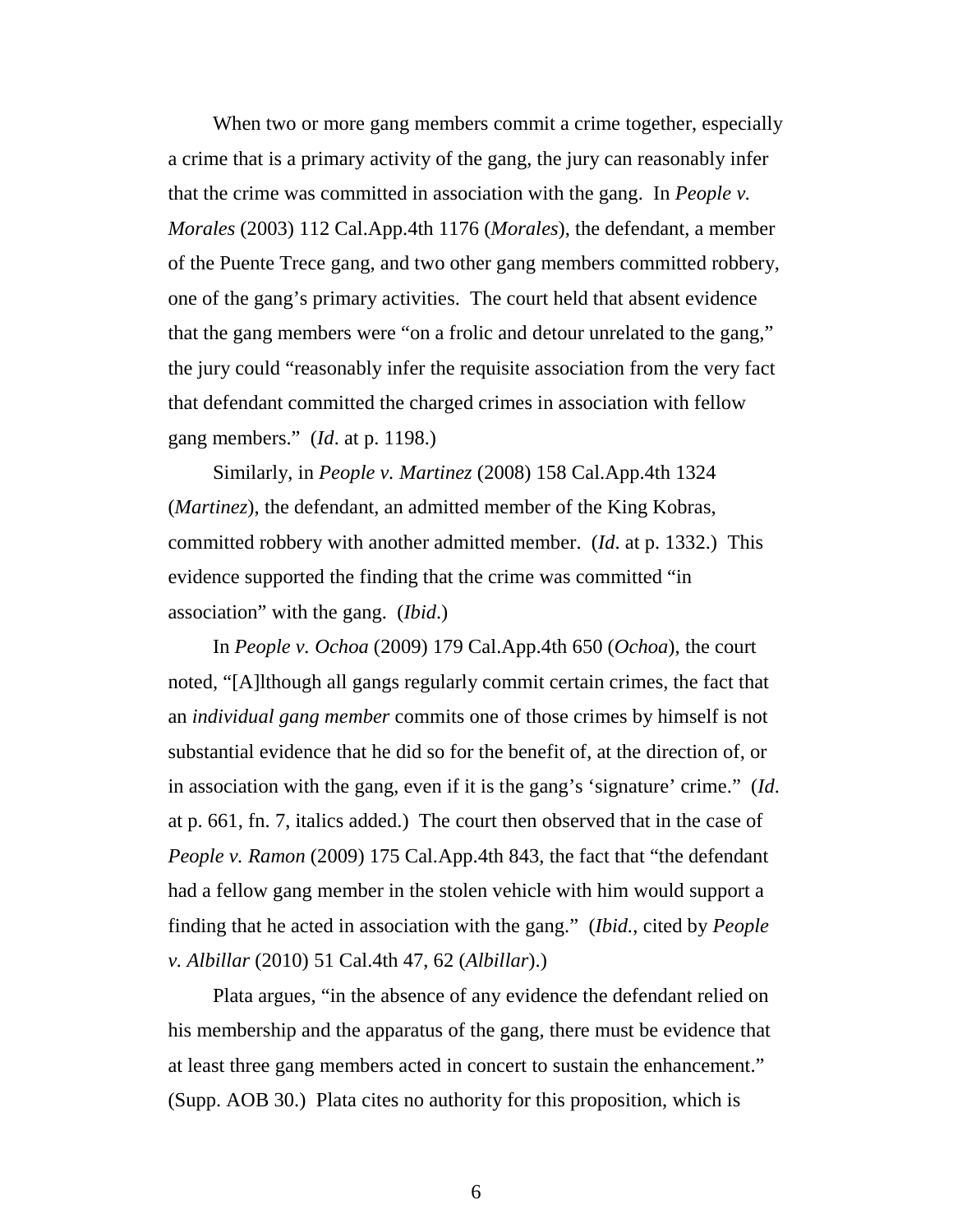contradicted by *Martinez* (two members of the King Kobras) and the language of *Ochoa* quoted above (two gang members in *Ramon*).

Plata and Tran, two members of the VFL, together committed murder, robbery, and burglary, primary activities of the gang. There was no evidence that Plata and Tran were on "a frolic and detour unrelated to the gang." Therefore, the jury could reasonably infer that the crimes in this case were committed in association with the VFL.<sup>[3](#page-6-0)</sup>

Furthermore, as in *Albilla*r, the record supports a finding that Plata and Tran "relied on their common gang membership and the apparatus of the gang" in committing the crimes.<sup>[4](#page-6-1)</sup> (*Albillar*, *supra*, 51 Cal.4th at p. 60.) In *Albillar*, the gang expert testimony established that the defendants' common gang membership "ensured that they could rely on each other's cooperation in committing these crimes and that they would benefit from committing them together. They relied on the gang's internal code to ensure that none of them would cooperate with the police and on the gang's

<span id="page-6-0"></span><sup>&</sup>lt;sup>3</sup> Plata argues that Nye's testimony must be disregarded because Nye's opinion "assumed the incorrect legal theory that two gang members who commit a primary gang activity together, always do so for the benefit of, at the direction of or in association with the gang." (Supp. AOB 34.) However, as discussed above, evidence that two or more gang members committed a primary activity of the gang together can support a finding that the crime was committed "in association" with the gang.

<span id="page-6-1"></span><sup>4</sup> Relying on *Albillar*, Plata states, "[T]o prove that a crime was committed in association with a criminal street gang, as opposed to merely with 'gang members,' there *must* be evidence that the defendant relied on his gang membership and the apparatus of the gang in committing the offense." (Supp. AOB 30, italics added.) Plata reads too much into *Albillar*. *Albillar* did not say such a showing is *required* to prove the "in association with" element. Indeed, after concluding that there was substantial evidence that the crimes in the case before it were committed in association with a gang, *Albillar* cited to *Martinez*, *Morales*, and footnote 7 in *Ochoa*.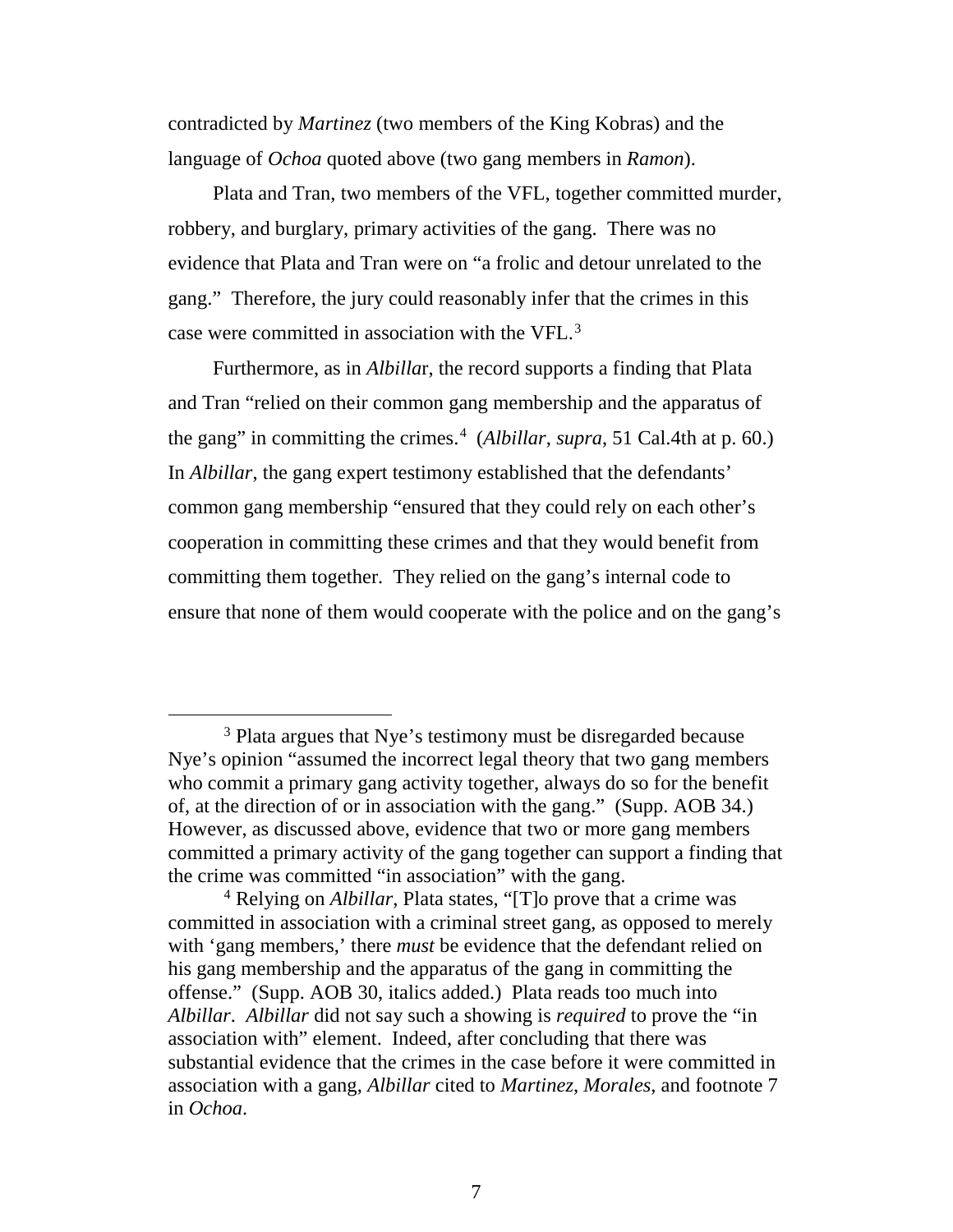reputation to ensure that the victim did not contact the police." (*Id*. at p. 62.)

Similarly, in this case, when a hypothetical tracking the facts of this case was posed to the prosecution's gang expert, Westminster Police Department Sergeant Mark Nye, Nye explained that both of the gang members would be expected to back each other up during the commission of the crime. (8 RT 1556.) When testifying about Asian gang culture, Nye explained that there is an absolute expectation that a gang member is going to back up his fellow gang member during the commission of the crime. (8 RT 1478.) Nye also explained that when gang members commit crimes together, everyone has a role in the commission of the crime, and everyone is expected to stick to that role. (8 RT 1479.) In addition, Nye talked about "ratting" and how "the rule is you do not tell law enforcement anything." (8 RT 1477–1478.)

Nye's testimony, combined with the evidence that Plata and Tran assisted each other in carrying out the crimes, constituted substantial evidence that Plata and Tran "came together as gang members" to commit the crimes, and thus committed the crimes in association with the gang. (*Albillar*, *supra*, 51 Cal.4th at p. 62)

## **B. There Was Substantial Evidence That the Crimes Were Committed for the Benefit of the VFL**

Nye testified that the crimes in this case would have been done for the benefit of the gang because the gang supports itself from proceeds from the criminal activity of its members, and the crimes would enhance the reputation of the gang as well as the reputation of the individual members of the gang. (8 RT 1557–1558.) Nye's testimony supported a finding that the crimes were committed to benefit the VFL.

Plata argues that Nye's testimony was not supported by the evidence in this case because there was no evidence that any gang members shared in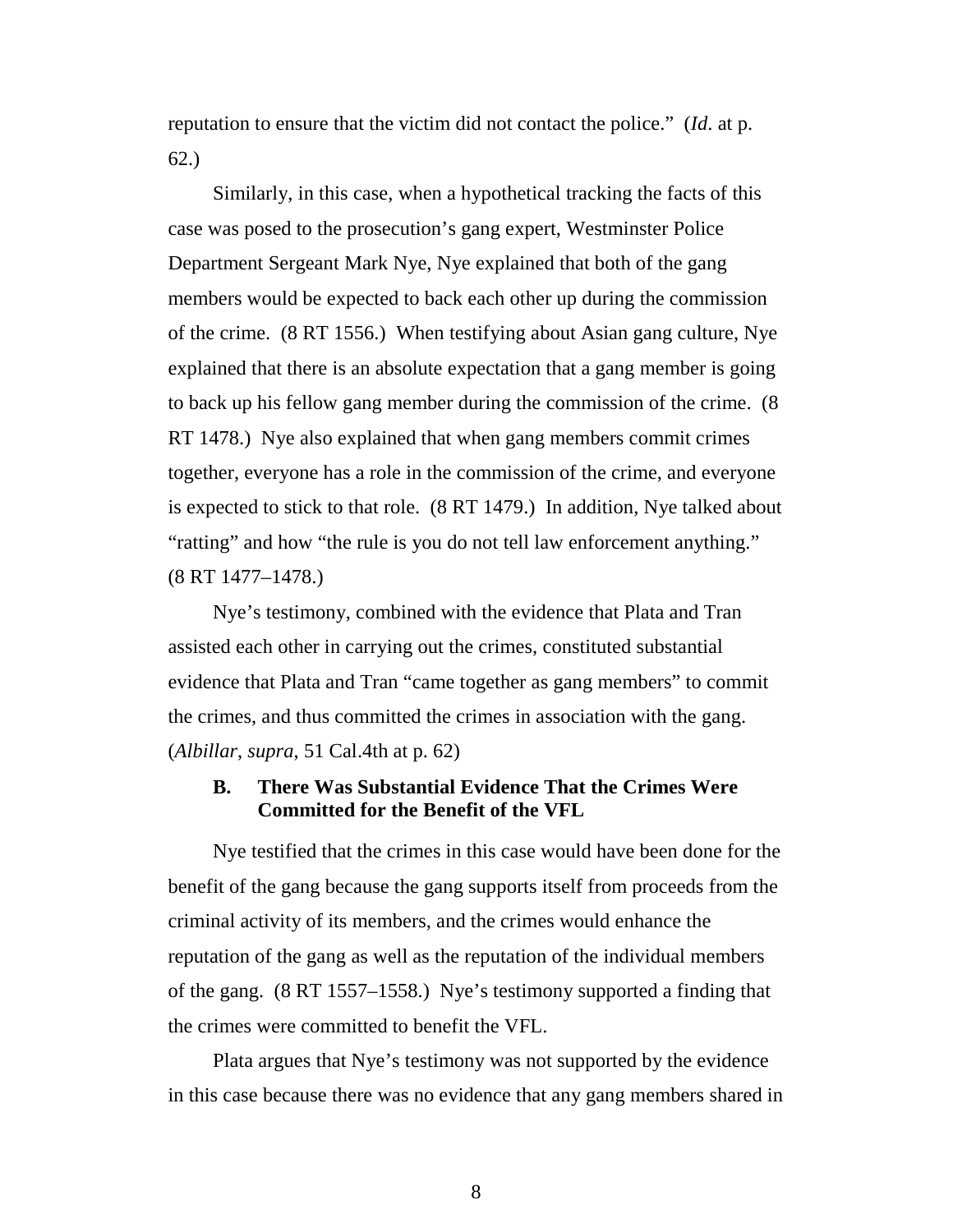the monetary proceeds of the robbery and no evidence that the community learned that the crimes were committed by VFL members. (Supp. AOB 32.) However, under *Albillar*, Nye's testimony regarding the enhancement of the VFL's reputation was sufficient to support a finding that the crimes were committed for the benefit of the gang.<sup>[5](#page-8-0)</sup>

In *Albillar*, this court explained, "Expert opinion that particular criminal conduct benefited a gang by enhancing its reputation for viciousness can be sufficient to raise the inference that the conduct was 'committed for the benefit of . . . a [ ] criminal street gang' within the meaning of section 186.22 (b)(1)." (*Albillar*, *supra*, 51 Cal.4th at p. 63.) The gang expert in *Albillar* testified that when three gang members commit a brutal attack on a victim, they elevate their individual status within the

<span id="page-8-0"></span> <sup>5</sup> Plata points to portions of Nye's testimony that allegedly show that Nye believed that a crime would be for the benefit of a gang if it was done to benefit "other members" of the gang. (Supp. AOB 33–34.) However, a closer look at this testimony reveals that Nye was discussing "gang purpose," including the "in association with" element, which can be satisfied by evidence of two gang members committing a crime together. When asked whether it would be a "gang crime" if two gang members committed a home invasion robbery and did not share the proceeds with anyone else, Nye responded, "If you're committing a home invasion robbery, you're netting money for each other. There's two of you, so you're benefiting each other, other members. *You're doing it in association with another gang member* . . . ." (8 RT 1559, italics added.) Similarly, when asked if it is automatically a "gang crime" when a gang member commits a crime with another gang member, Nye said, "Again, it would depend on the type of crime we're talking about. If we're talking about a home invasion robbery or a burglary, crimes that this gang regularly commits, and you're sharing proceeds with another member of that gang and helping support him, I would think so." (8 RT 1560.)

In any event, as Plata concedes, it is not necessary to show that a criminal street gang benefitted both monetarily and in its reputation for violence. (See Supp. AOB 32 [using conjunction "or" in referencing ways in which a criminal street gang can benefit].) The evidence of the reputational benefit to the VFL fully supports the jury's gang enhancement findings.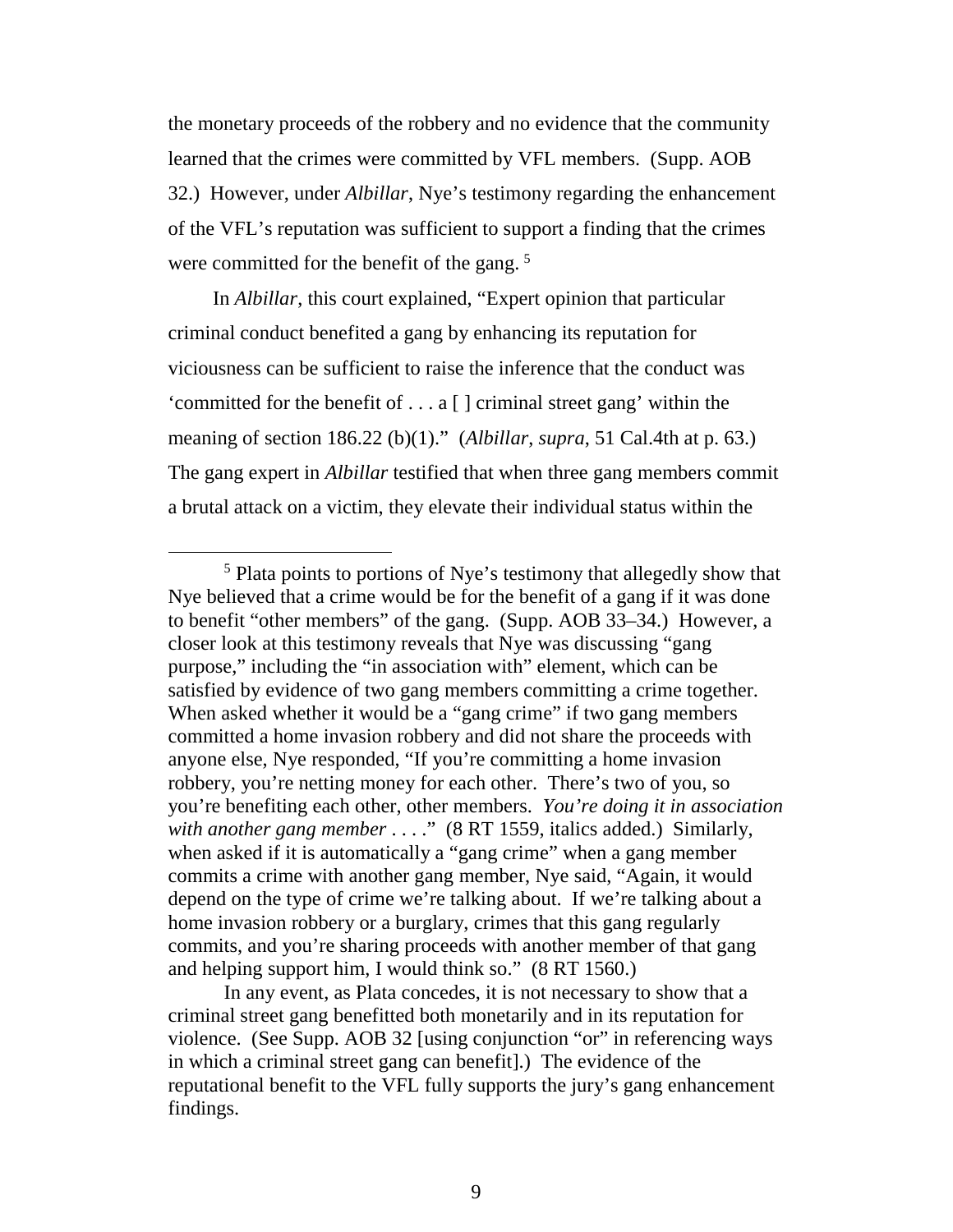gang and also benefit the reputation of the overall entity. (*Id*. at p. 63.) In response to a hypothetical based on the facts of the case, the expert testified: "More than likely this crime is reported as not three individual named Defendants conducting a rape, but members of [Southside] Chiques conducting a rape, *and that goes out in the community by way of mainstream media or by way of word of mouth*. That is elevating [Southside] Chiques' reputation to be a violent, aggressive gang that stops at nothing and does not care for anyone's humanity." (*Ibid*., italics added.)

*Albillar* does not mention any evidence that the defendants bragged about their crimes or that news of the crimes leaked out into the community. Law enforcement learned that the defendants had raped the victim because she reported it. (*Albillar*, *supra*, 51 Cal.4th at p. 53.) Thus, a gang expert's opinion regarding the reputational enhancement of a gang need not be supported by evidence that gang members bragged about the crime or that the community at large actually learned about the gang's involvement in the crime.

At any rate, as discussed in Respondent's Brief (RB 127–128), there was evidence that Plata and Tran bragged or took credit for the crimes. Plata talked about the crimes with fellow gang member, Terry Tackett. (6 RT 1183–1184.) Tran had Korean characters, meaning "forgive," tattooed on his neck. (8 RT 1552.) This evidence supports an inference that Plata and Tran wanted it to be known that they had committed the crimes to enhance their reputations within the gang and elevate the status of the gang itself. There is no requirement that the People also prove that the reputation of the gang was actually enhanced within the community.

Accordingly, substantial evidence was presented that the crimes in this case were committed for the benefit of the VFL, a criminal street gang.

10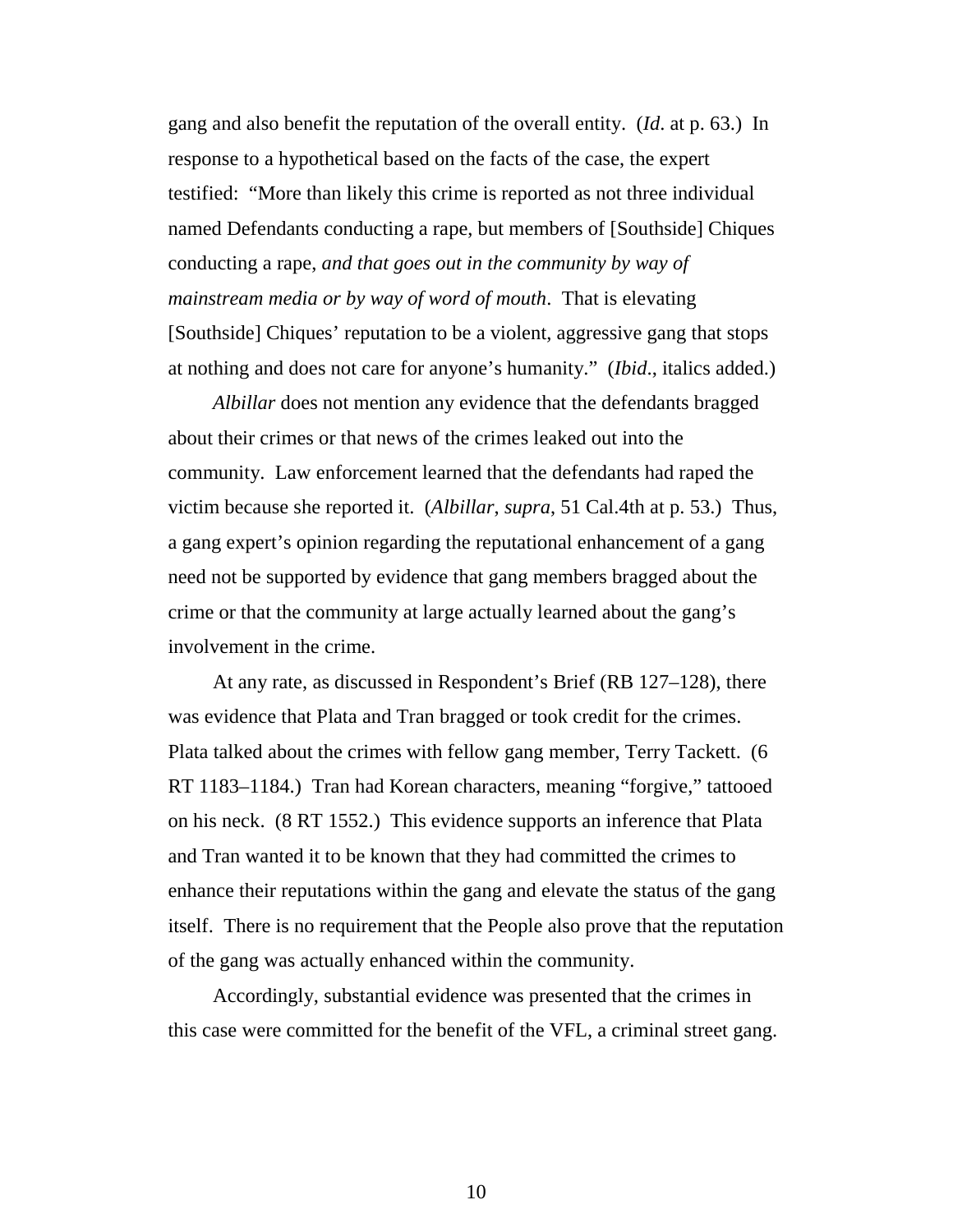## **XVI.THE IMPOSITION OF THE DEATH PENALTY ON 18, 19, AND 20- YEAR-OLD OFFENDERS IS NOT UNCONSTITUTIONAL**

Plata was 20 years, 5 months, and 21 days old at the time of the crimes in this case. Plata argues that under the reasoning of *Roper v. Simmons* (2005) 543 U.S. 551 (*Roper*), the Eighth Amendment prohibits the execution of youthful offenders who were 18 to 20 years old at the time of their crimes. Plata further argues that a categorical ban on the imposition of the death penalty on such youthful offenders is warranted because the death penalty cannot be reliably imposed upon them. However, Plata has failed to establish a basis for moving the line drawn by *Roper* at 18 years of age to 21. Plata has also failed to show that there is an unacceptable risk that juries will not give individualized consideration to the mitigating circumstance of youth when the death penalty is sought against 18 to 20 year olds.

## **A. Plata Has Failed to Establish That** *Roper* **Should Be Extended to 18, 19, and 20-Year-Old Offenders**

## **1. Supreme Court decisions regarding juveniles and the death penalty**

In *Thompson v. Oklahoma* (1988) 487 U.S. 815, 830, a plurality of the United States Supreme Court determined that it would offend civilized standards of decency to execute a person who was younger than 16 years old at the time of his or her offense. The plurality opinion explained that all of the States that had expressly established a minimum age in their deathpenalty statutes required that the defendant have attained at least the age of 16 at the time of the capital offense. (*Id*. at p. 829.) The opinion noted that the last execution for a crime committed when the offender was under the age of 16 was in 1948, and that only 5 of 1,393 defendants sentenced to death during the years 1982 through 1986 were less than 16 years old at the time of the offense. (*Id*. at p. 832.) "The road we have traveled during the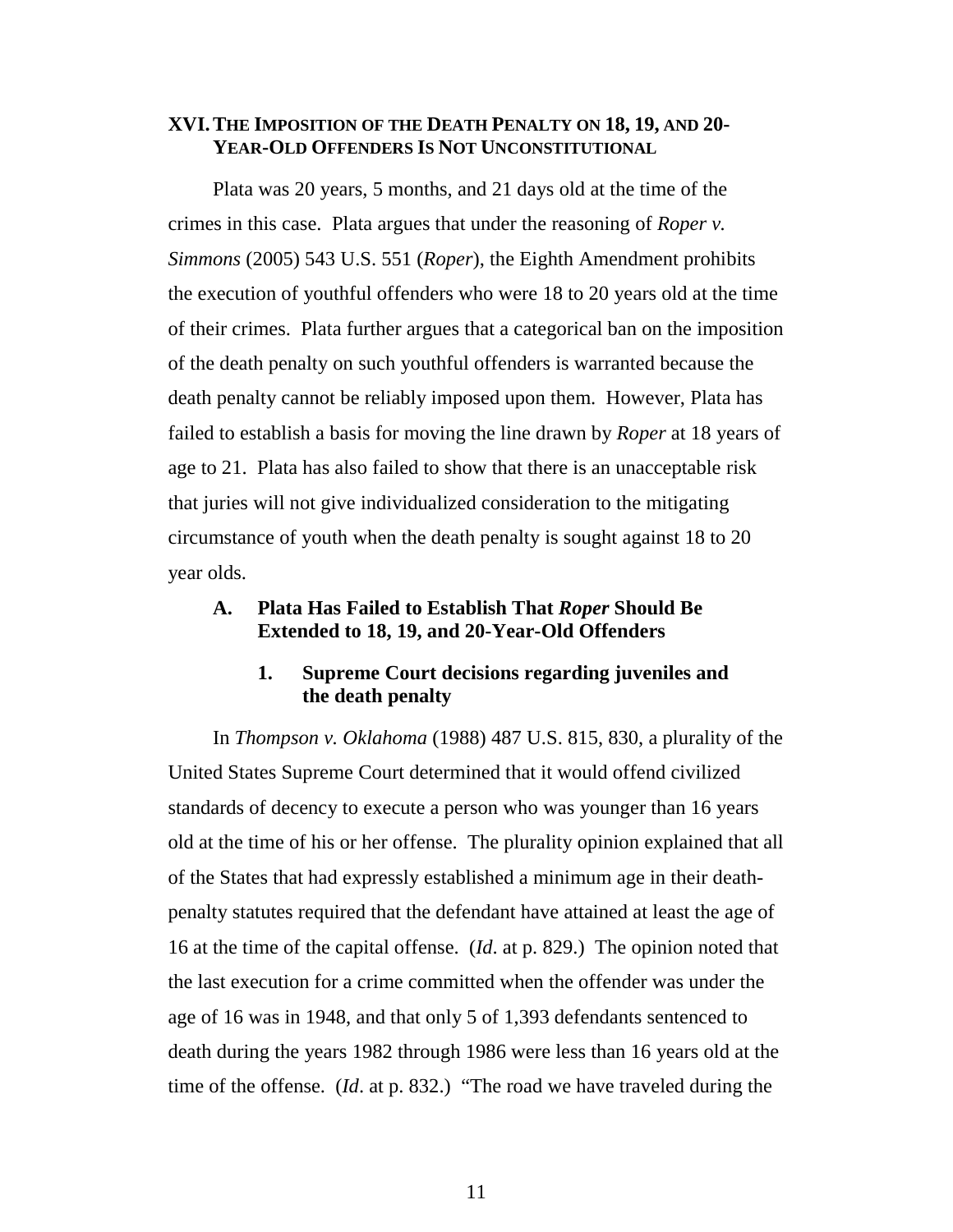past four decades—in which thousands of juries have tried murder cases leads to the unambiguous conclusion that the imposition of the death penalty on a 15-year-old offender is now generally abhorrent to the conscience of the community." (*Ibid*.)

In *Stanford v. Kentucky* (1989) 492 U.S. 361, decided the following year, the Court held that the Eighth and Fourteenth Amendments did not prohibit the execution of juvenile offenders between the ages of 16 and 18. Based upon an examination of the States' laws regarding capital punishment, the Court concluded that there was no national consensus against the execution of juvenile offenders who were 16 years or older at the time of the capital offense. (*Id*. at pp. 370–373.) Of the 37 States that permitted capital punishment, 15 declined to impose it upon 16-year-old offenders and 12 declined to impose it upon 17-year-old offenders. (*Id*. at p. 370.) The Court was unpersuaded by statistics showing that a far smaller number of offenders under 18 than over 18 had been sentenced to death in this country, and only about two percent of the total number of executions that occurred between 1642 and 1986 were for crimes committed under the age of 18. (*Id*. at pp. 373–374.)

Sixteen years after *Stanford* was decided and three Terms after the decision in *Atkins v. Virginia* (2002) 536 U.S. 304 [holding that executing intellectually disabled<sup>[6](#page-11-0)</sup> offenders violated the Eight Amendment], the Court revisited the issue of the constitutionality of executing juveniles who were under the age of 18 when the crime was committed. In *Roper*, the Court

<span id="page-11-0"></span> <sup>6</sup> The United States Supreme Court has explained that references in its prior opinions to mental retardation refer to the identical phenomenon that is now referenced as intellectually disabled. (*Hall v. Florida* (2014) 134 S.Ct. 1986, 1990.) This Court's recent discussions are also in accord with current terminology. (See, e.g., *People v. Boyce* (2014) 59 Cal.4th 672, 717, fn. 14.) Accordingly, unless quoting directly from an earlier decision, the People will also utilize current terminology.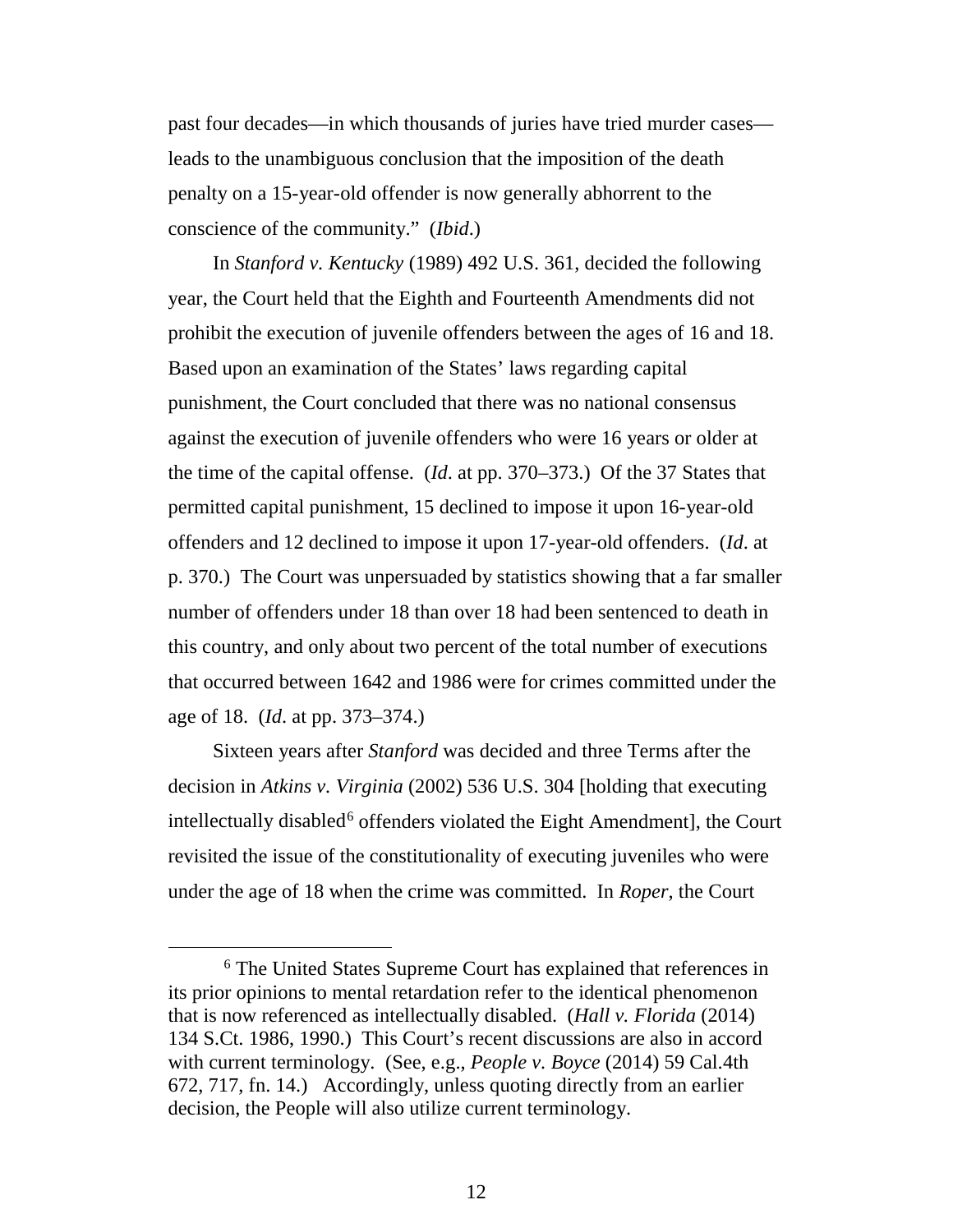took a two-step approach to analyzing the issue. (*Roper*, *supra*, 543 U.S. at p. 565.) First, the Court undertook "a review of objective indicia of consensus, as expressed in particular by the enactments of legislatures that have addressed the question." (*Ibid*.) Then the Court considered whether, "in the exercise of [its] own independent judgment, . . . the death penalty is a disproportionate punishment for juveniles." (*Ibid*.)

At the first step of its analysis, the Court concluded, "[T]he objective indicia of consensus in this case—the rejection of the juvenile death penalty in the majority of States; the infrequency of its use even where it remains on the books; and the consistency in the trend toward abolition of the practice—provide sufficient evidence that today our society views juveniles . . . as 'categorically less culpable than the average criminal.'" (*Roper*, *supra*, 543 U.S. at p. 567.) The Court pointed out that 12 States rejected the death penalty altogether, and 18 States maintained the death penalty but "by express provision or judicial interpretation" excluded juveniles from its reach. (*Id*. at p. 564.) Five States that had allowed the juvenile death penalty at the time of *Stanford* had abandoned it, showing "the consistency of the direction of change." (*Id*. at pp. 565–566.) Furthermore, in the previous 10 years, only three States had executed prisoners for crimes committed as juveniles. (*Id*. at p. 565.)

The Court then determined, in the exercise of its own independent judgment, that the Eighth Amendment prohibits the imposition of the death penalty on juvenile offenders under the age of 18. (*Id*. at p. 568.) In reaching this conclusion, the Court relied on three general differences between juveniles under 18 and adults that "demonstrate that juvenile offenders cannot with reliability be classified among the worst offenders": (1) a lack of maturity and underdeveloped sense of responsibility of juveniles; (2) the vulnerability and susceptibility of juveniles to negative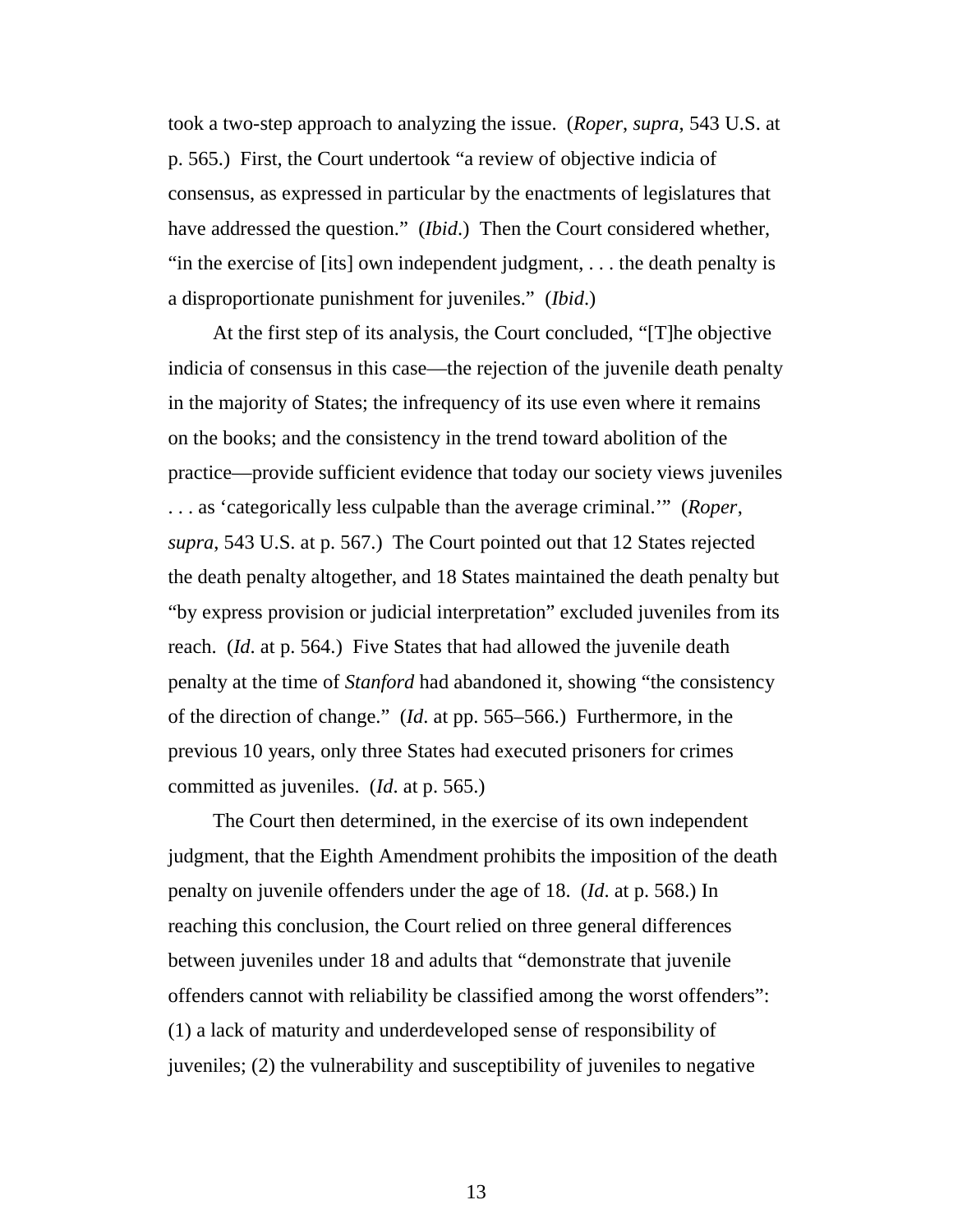influences and outside pressures; and (3) the more transitory and less fixed personality traits of a juvenile. (*Id*. at pp. 569–570.)

As explained by the Court, once the diminished culpability of juveniles under the age of 18 is recognized, "it is evident that the penological justifications for the death penalty apply to them with lesser force than to adults." (*Id*. at p. 572.) Retribution in the form of death is not proportional when applied to a juvenile with diminished culpability. (*Ibid*.) As for deterrence, "the same characteristics that render juveniles less culpable than adults suggest as well that juveniles will be less susceptible to deterrence." *(Ibid.)* Accordingly, "[N]either retribution nor deterrence provides adequate justification for imposing the death penalty on juvenile offenders." (*Ibid*.)

## **2. Plata has failed to establish a national consensus that 18 to 20 year olds should be categorically excluded from the death penalty**

Plata contends that two trends demonstrate that there is a national consensus that individuals who are 18 to 20 years of age should be categorically excluded from the death penalty: (1) the use of the death penalty to execute 18, 19, and 20-year-old offenders has "become exceptionally rare"; and (2) there have been legislative changes that "evince a national consensus that individuals under the age of 21 should be considered less culpable"—e.g., laws regulating the possession of guns, alcohol and marijuana by individuals under the age of 21 and laws extending benefits such as education, foster care, and juvenile justice to 18 to 20 year olds. (Supp. AOB 38.) Neither of these alleged "trends" demonstrate a national consensus against the death penalty for 18 to 20 year olds.

The death penalty statistics cited by Plata are misleading and do not establish any consensus against the execution of 18 to 20 year olds. Plata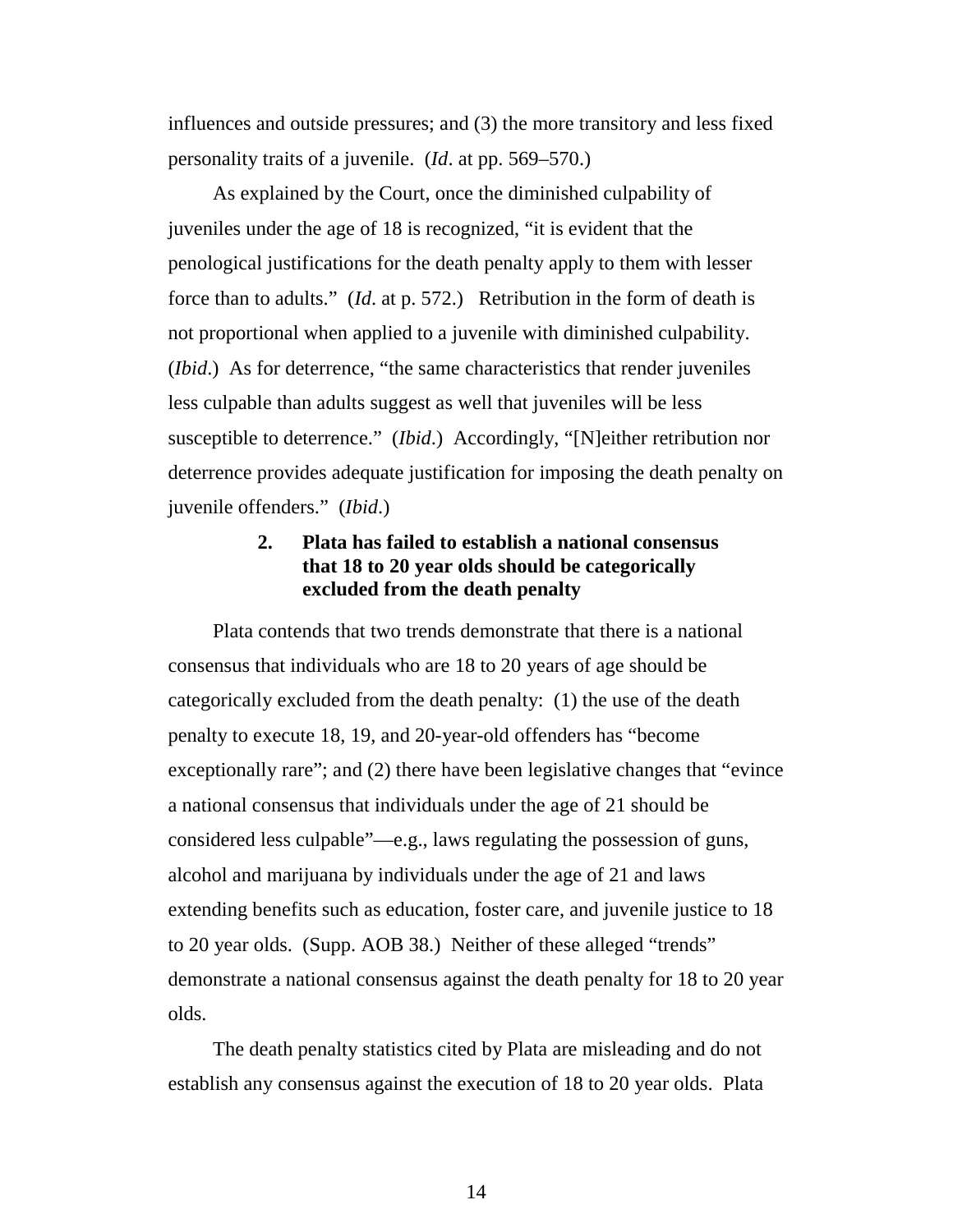asserts that 30 States have either formally abolished the death penalty or have not conducted an execution in more than a decade. (Supp. AOB 40.) However, this statistic pertains to the death penalty and executions in general and does not indicate a trend toward abolition of the death penalty for 18 to 20 year olds.

In *Roper*, the Court found a "consistency of direction of change" based on the fact that five States that had allowed the juvenile death penalty at the time of *Stanford* had since abandoned it. (*Roper*, *supra*, 543 U.S. at p. 565.) In contrast, here, no State that maintains the death penalty has "by express provision or judicial interpretation" excluded offenders under 21 from the death penalty. (*Roper*, *supra*, 543 U.S. at p. 564.)[7](#page-14-0)

Plata also points to what he characterizes as "a marked and consistent decline in executions of individuals who were under 21 at the time of the offense." (AOB 40.) Plata asserts that as of 2016, only 15 States had carried out such an execution in the previous 15 years. (AOB 40.) However, this statistic can be explained by the fact that, as noted by Plata, 30 States have either abolished the death penalty or have not conducted an execution in more than a decade. Moreover, this statistic does not compare to *Roper's* statistic that in the 10 years prior to the decision, only *three* States had executed offenders for crimes committed as juveniles. (*Roper*, s*upra*, 543 U.S. at p. 565.)

Plata cites to statistics relied upon by the Kentucky state court in *Bredhold*. In *Bredhold*, the court stated that the number of executions of defendants under 21 in the last five years has been cut in half from the two

<span id="page-14-0"></span> <sup>7</sup> Last year, a Circuit judge in Kentucky (the equivalent of a California Superior Court judge) ruled that Kentucky's death penalty statute is unconstitutional when applied to offenders who were under the age of 21 when they committed their crimes. (*Commonwealth v. Bredhold* (Ky.Cir.Ct. 2017) 2017 WL 8792559 (*Bredhold*).) The court's ruling is currently on appeal to an intermediate state appellate court.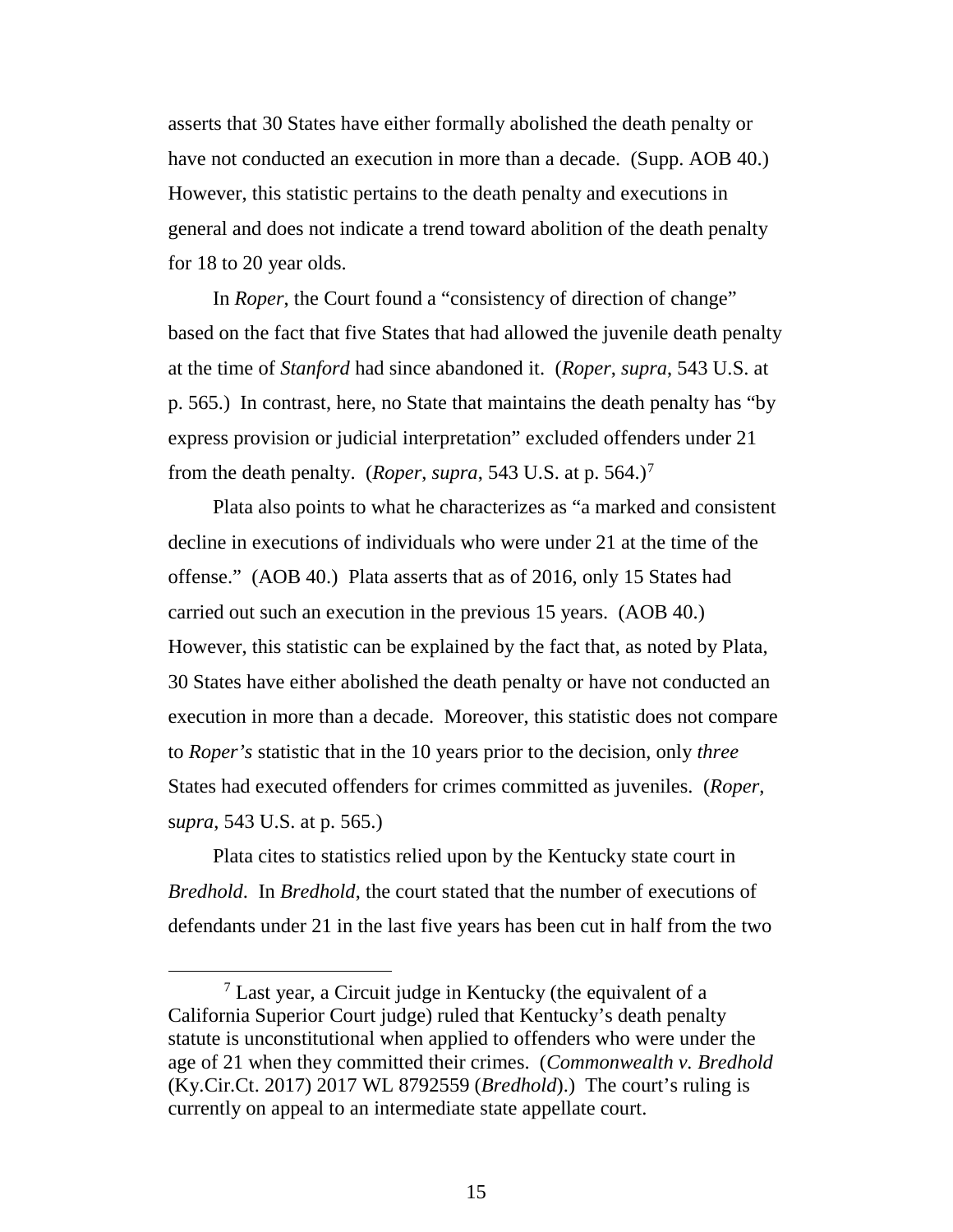previous five year periods. (*Bredhold*, *supra*, 2017 WL 8792559 at \*3.) Excluding the State of Texas, there were 14 executions of defendants under the age of 21 between 2011 and 2016, compared to 29 executions in the years 2006 to 2011, and 27 executions in the years 2001 to 2006. (*Ibid*.) But statistics also show that *the number of executions in general has decreased* from a high of 98 in 1999 to just 20 in 2016. (*Ibid*.) Therefore, the decrease in number of executions of defendants under the age of 21 does not reveal a trend toward not executing this particular category of offenders.[8](#page-15-0)

In addition to death penalty statistics, Plata points to legislative trends prohibiting individuals under 21 years old from engaging in potentially risky behaviors such as purchasing handguns, purchasing or consuming alcohol, using recreational marijuana, and gambling. (Supp. AOB 43–49.) Plata also discusses legislation extending special protections to individuals 18 to 21 years of age, including laws relating to foster care, educational and child welfare services, and "youthful offenders." (Supp. AOB 49–52.) Plata argues that these laws "reflect a legislative recognition that young people between the ages of 18 and 21 are less mature or responsible than fully developed adults" and "demonstrate a national consensus in favor of recognizing such limitations in the capital context." (Supp. AOB 43.)

However, legislative trends in areas that do not pertain to the death penalty are irrelevant for purposes of determining the national consensus regarding the execution of 18 to 20 year olds. As explained by the United

<span id="page-15-0"></span> <sup>8</sup> Indeed, comparing the number of executions of defendants under the age of 21 (excluding Texas) to the number of all executions during the three five-year periods (see https://deathpenaltyinfo.org/documents/ FactSheet.pdf), defendants who were under 21 comprised 8.4% of the defendants executed from 2001 to 2006, 12.6% of the defendants executed from 2006 to 2011, and 7.4% of the defendants executed from 2011 to 2016.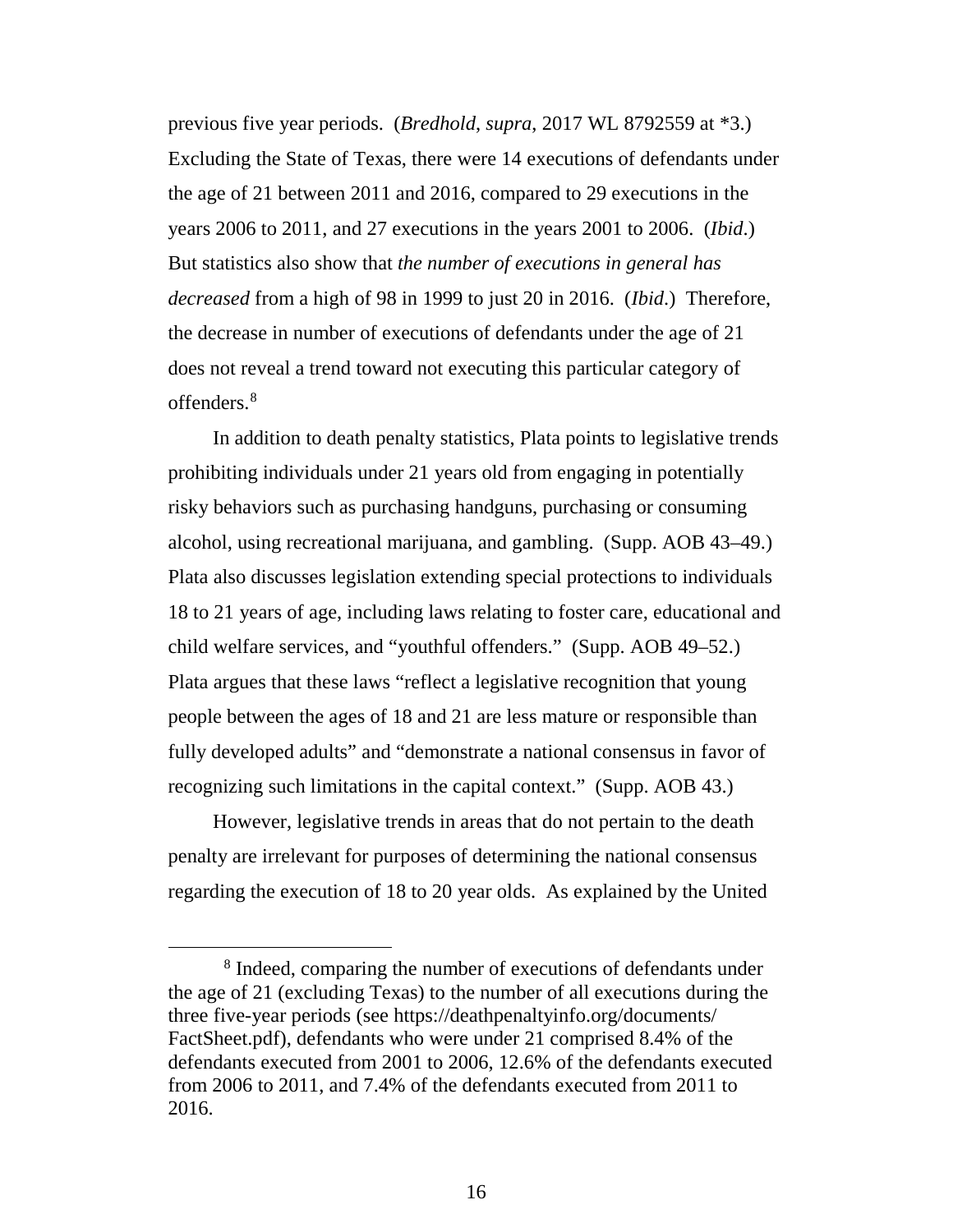States Supreme Court, "The beginning point is a review of objective indicia of consensus, as expressed in particular by the *enactments of legislatures that have addressed the question*." (*Roper*, *supra*, 543 U.S. at p. 564, italics added.) Thus, in *Roper*, the Court examined the death penalty laws of the various States to determine how many of the States prohibited the juvenile death penalty. (*Id*. at pp. 565–566.) Similarly, in *Atkins*, the Court reviewed "the judgment of legislatures that have addressed the suitability of imposing the death penalty on the mentally retarded." (*Atkins*, *supra*, 536 U.S. at p. 313.) The Supreme Court did not attempt to discern the national consensus regarding these death penalty issues by surveying laws pertaining to juveniles or the intellectually disabled in other contexts.<sup>[9](#page-16-0)</sup>

Plata has not come forward with any evidence establishing a national consensus against the death penalty for 18 to 20 year olds. Therefore, *Roper* should not be extended to prohibit the execution of 18 to 20 year olds.

## **3. This court should not determine, in the exercise of its own independent judgment, that the death penalty is a disproportionate punishment for 18 to 20 year olds**

Plata appears to urge this court to determine, in the exercise of its own independent judgment, that the death penalty is a disproportionate punishment for 18 to 20-year-old offenders. (Supp. AOB 53–66.) Citing to numerous articles, Plata argues that scientific evidence shows that individuals between the ages of 18 and 21 display the same youthful characteristics as juveniles—i.e., a diminished ability to appreciate the

<span id="page-16-0"></span> <sup>9</sup> Plata also refers to the views of the ABA as well as international law in support of his argument that a national consensus has arisen in opposition to the execution of 18 to 20-year-old offenders. (Supp. AOB 41–42.) For the same reasons as discussed above, this information does not constitute "objective indicia of consensus."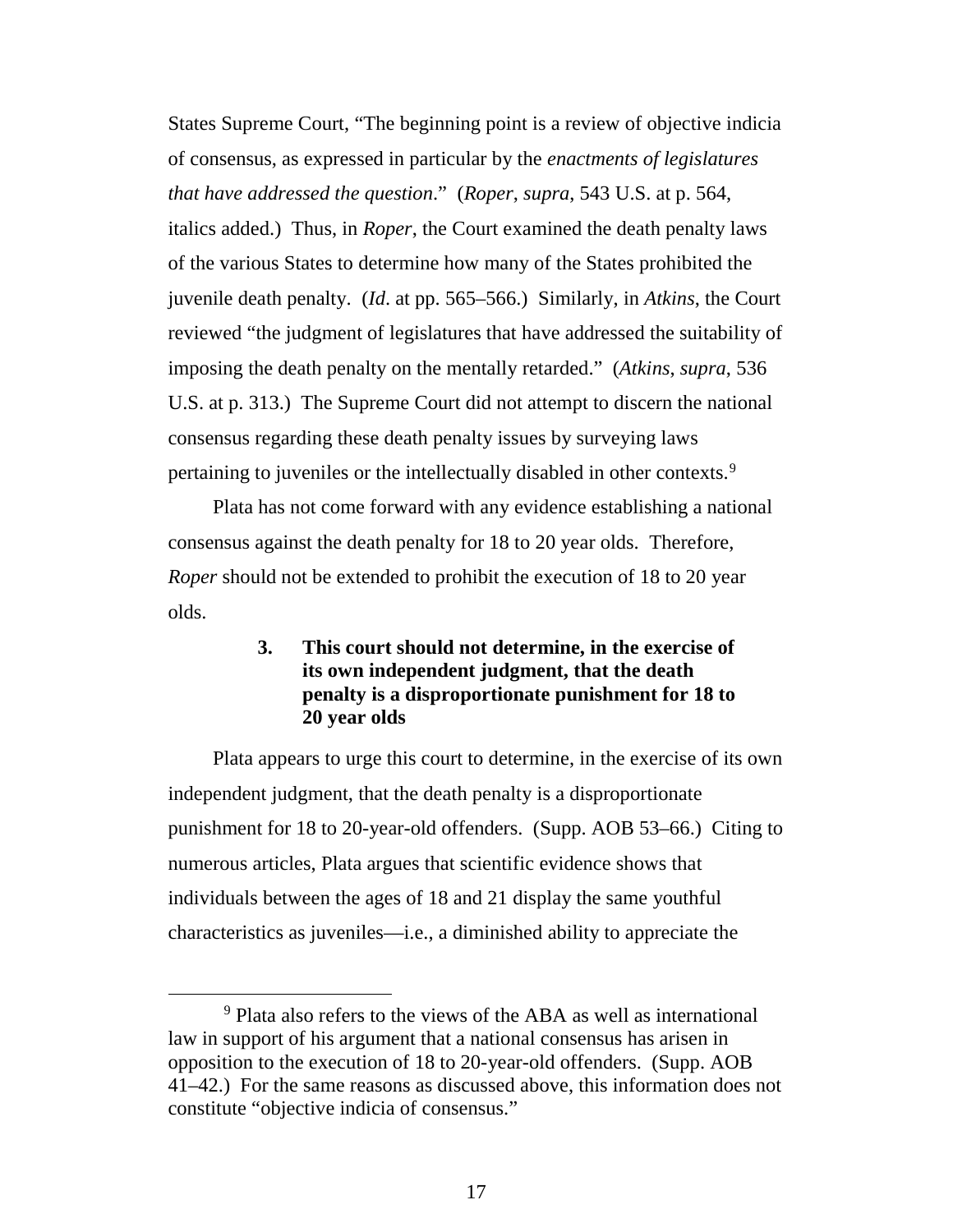seriousness and risks in a given situation, the tendency to engage in sensation seeking, impulsivity, vulnerability to coercive pressure, and a still developing brain. (Supp. AOB 54–61.) Plata also points to legislation extending certain protections to individuals under the age of 21 as proof that legislators recognize and rely on the vulnerabilities of individuals between the ages of 18 and 21. (Supp. AOB 61–66.)

Plata's argument for extending *Roper* is unpersuasive because the *Roper* court was fully aware that similar arguments could be made for offenders 18 years old and over but chose to draw the line at the age of 18. The Court explained:

Drawing the line at 18 years of age is subject, of course, to the objections always raised against categorical rules. *The qualities that distinguish juveniles from adults do not disappear when an individual turns 18*. By the same token, some under 18 have already attained a level of maturity some adults will never reach. For the reasons we have discussed, however, a line must be drawn. . . . The age of 18 is the point where society draws the line for many purposes between childhood and adulthood. It is, we conclude, the age at which the line for death eligibility ought to rest.

(*Roper*, *supra*, 543 U.S. at p. 574, italics added.)

Then, as now, research showed that individuals between the ages of 18 and 21 are continuing to develop and mature. One article cited by *Roper* explicitly defines "adolescence," as used in the article, as "extending from puberty to the early 20's." (Arnett, *Reckless Behavior in Adolescence: A Developmental Perspective* (1992) 12 Developmental Rev. 339, 340.) The article discusses how adolescents within this age range engage in reckless behavior more than any other age group. (Arnett, *supra*, 12 Developmental Rev. at pp.  $341-344$ .)<sup>[10](#page-17-0)</sup>

<span id="page-17-0"></span> $10$  The Arnett article begins with the following quotation: "I would that there were no age between ten and three-and-twenty, or that youth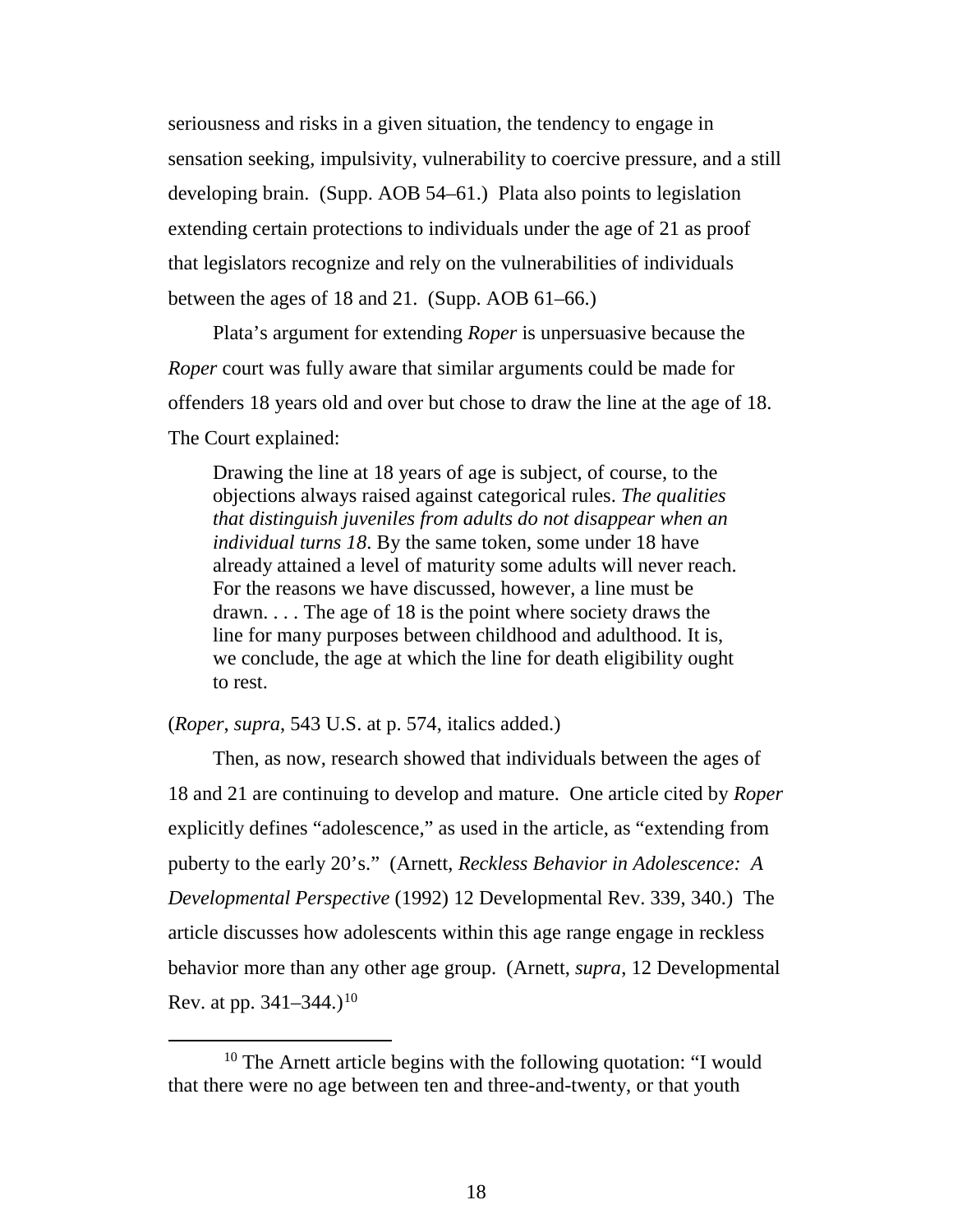Then, as now, some laws use 21 as the age when individuals are permitted to engage in certain activities. For example, at the time of *Roper*, the minimum drinking age across the nation was 21 (see https://alcoholpolicy.niaaa.nih.gov/underage-drinking) and the federal Gun Control Act of 1968 prohibited licensed firearm dealers from selling guns to individuals under the age of 21.

No reason exists for moving the line that has already been drawn by *Roper*. Indeed, this court has already refused to do so. In *People v. Gamache* (2010) 48 Cal.4th 347, Gamache argued that the death penalty was unconstitutional for crimes committed as an 18 year old. This court determined that neither the federal nor state constitution prohibited the death penalty for 18 year olds. (*Id*. at p. 405.) Since *Gamache*, there have been no new developments that warrant a different outcome.

## **B. The Death Penalty, As Applied to 18 to 20-Year-Old Offenders, Is Not Unreliable**

Plata argues that the execution of 18 to 20-year-old offenders violates the Eighth and Fourteenth Amendments "because of the severe risk youth presents to the reliability of a death sentence." (Supp. AOB 66.) Relying on *Roper* and *Graham v. Florida* (2010) 560 U.S. 48 (*Graham*), Plata argues that there is an unacceptable likelihood that a jury will not give proper consideration to the mitigating factor of youth.

However, in *Gamache*, this court pointed out that "under our death penalty scheme, a jury may consider a defendant's age as part of the matrix of factors that may lead it to choose life without the possibility of parole instead of death." (*Gamache*, *supra*, 48 Cal.4th at p. 405.) Section 190.3,

 $\overline{a}$ 

would sleep out the rest; for there is nothing in between but getting wenches with child, wronging the ancientry, stealing, fighting . . . ." (Shakespeare, The Winter's Tale, act III, scene 3.) Shakespeare confirms that it has long been recognized that individuals continue to mature into their early twenties.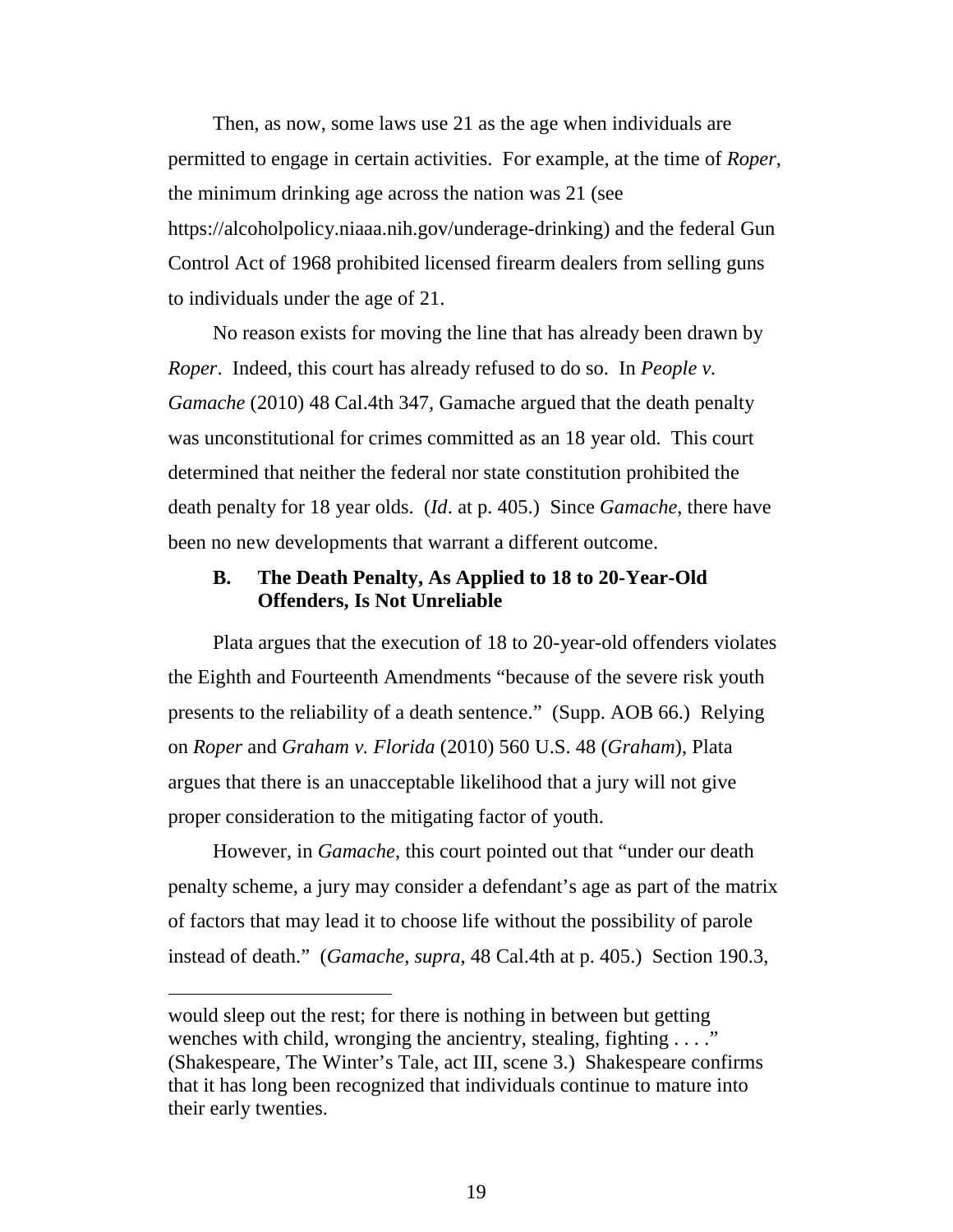factor (i) specifically lists "[t]he age of the defendant at the time of the crime" as something that the jury shall take into account if relevant.

In support of his unreliability argument, Plata points to the following language in *Roper*:

An unacceptable likelihood exists that the brutality of coldblooded nature of any particular crime would overpower mitigating arguments based on youth as a matter of course, even where the juvenile offender's objective immaturity, vulnerability, and lack of true depravity should require a sentence less severe than death. In some cases a defendant's youth may even be counted against him.

(*Roper*, *supra*, 543 U.S. at p. 573.) However, Plata quotes this language out of context.

The quoted language was the Court's response to the government's argument that *even accepting the diminished culpability of juveniles*, a categorical rule barring imposition of the death penalty on juveniles was not necessary because the jury could consider mitigating arguments related to youth on a case-by-case basis. The Court explained, "The differences between juvenile and adult offenders are too marked and well understood to risk allowing a youthful person to receive the death penalty despite insufficient culpability." (*Id*. at pp. 572–573.)

In contrast, here, it has not been established that 18 to 20 year olds, as a group, have insufficient culpability. Therefore, there is no unacceptable risk that the jury will fail to give mitigating weight to the circumstances of youth when the offender is 18 to 20 years old.

*Graham* is also distinguishable. In *Graham*, the Court held that the Eighth Amendment prohibits imposition of a life without parole sentence on juvenile offenders who did not commit homicide. The Court explained that a categorical rule was necessary in part because "the features that distinguish juveniles from adults also put them at a significant disadvantage in criminal proceedings." (*Graham*, *supra*, 560 U.S. at p. 78.) For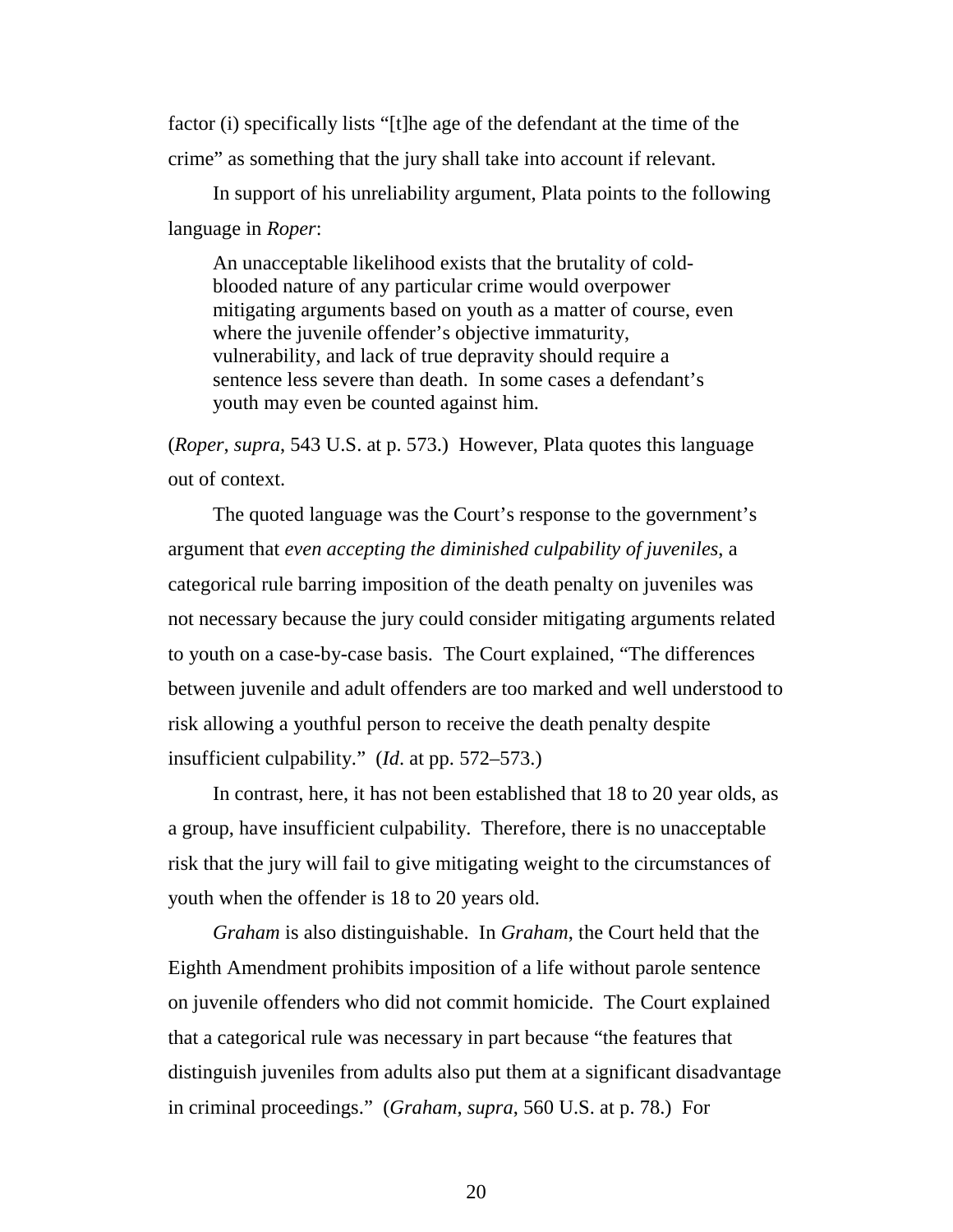example, juveniles have difficulty in weighing long-term consequences, a corresponding impulsiveness, and a reluctance to trust defense counsel. (*Ibid*.) All of these factors can lead to poor decisions by the juvenile offender and are likely to impair the quality of a juvenile defendant's representation. (*Ibid*.)

As in *Roper*, *Graham*'s discussion regarding the necessity of a categorical rule hinged upon the Court's prior determination that the sentencing practice at issue was cruel and unusual due to the diminished culpability of juveniles. Furthermore, *Graham* did not involve the death penalty.[11](#page-20-0) 

Nothing prevented the jury from properly considering Plata's age as a mitigating factor. Therefore, his sentence was reliable and did not violate the Eighth and Fourteenth Amendments.

<span id="page-20-0"></span><sup>&</sup>lt;sup>11</sup> Death penalty sentencing schemes offer procedural safeguards to enhance the reliability of the verdicts. For example, the jury must find that one or more special circumstances exist before the defendant is eligible for a death sentence. (§ 190.2.) Because of the differences between capital and non-capital procedures, cases and statutes that concern the reliability of sentencing determinations as to youthful offenders in the life without parole context are inapplicable to a determination of the reliability of the death penalty as applied to youthful offenders.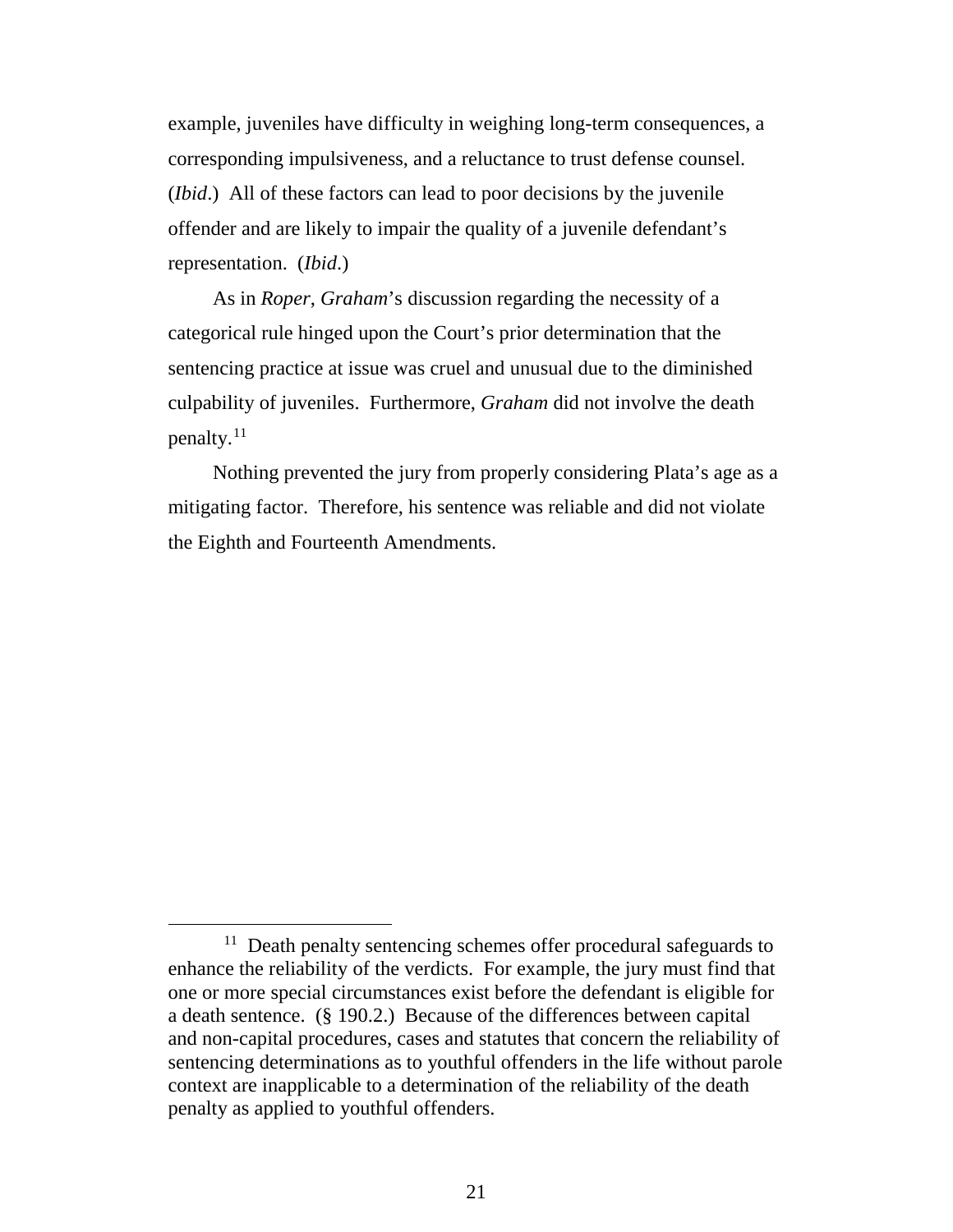## **CONCLUSION**

For all the reasons stated above and in Respondent's Brief, respondent respectfully requests that the judgment be affirmed in its entirety.

Dated: August 31, 2018 Respectfully submitted,

XAVIER BECERRA Attorney General of California GERALD A. ENGLER Chief Assistant Attorney General JULIE L. GARLAND Senior Assistant Attorney General HOLLY D. WILKENS Supervising Deputy Attorney General

/*S/ Christine Y. Friedman* CHRISTINE Y. FRIEDMAN Deputy Attorney General *Attorneys for Respondent* 

CYF:ela SD2008700742 82052656.docx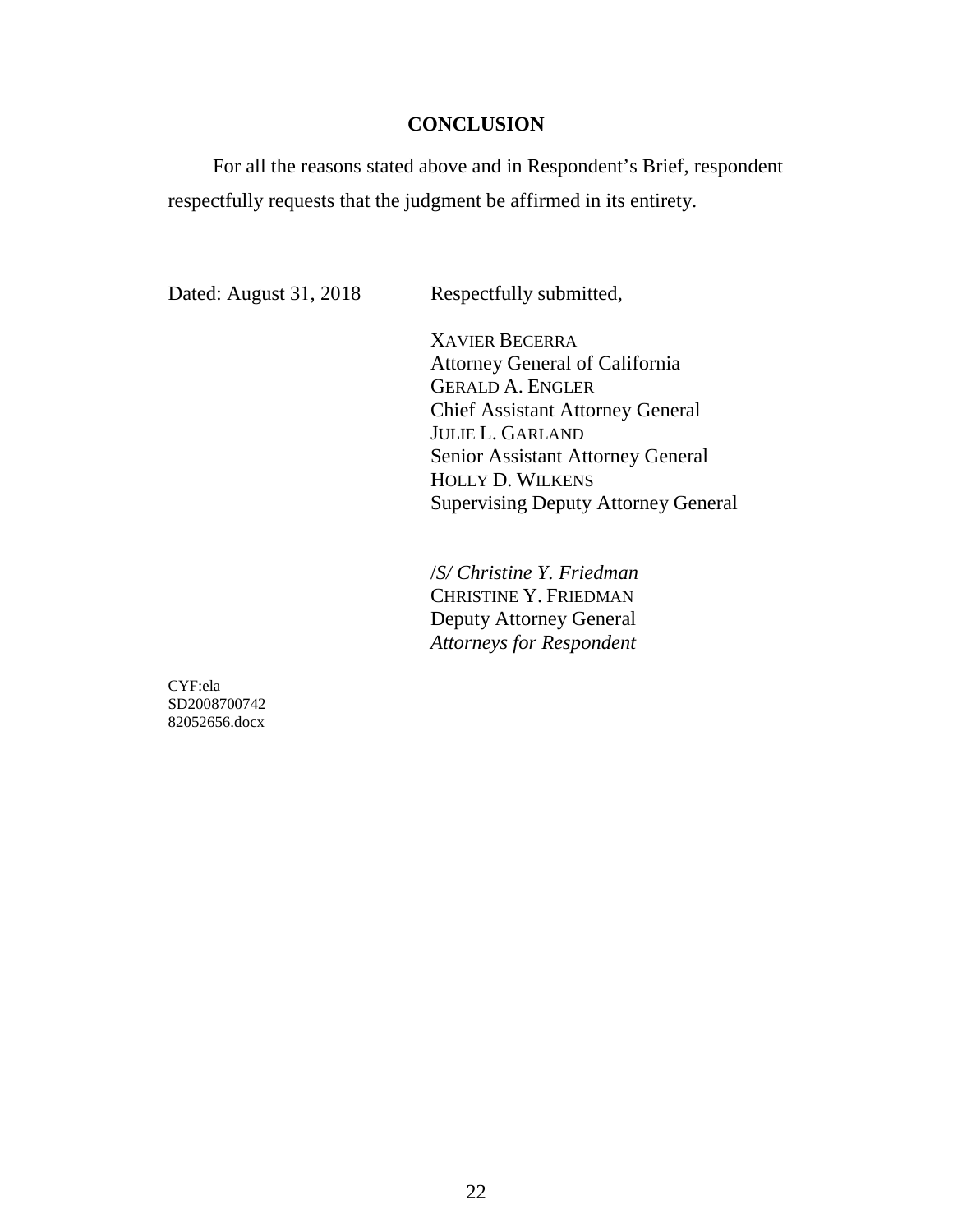## **CERTIFICATE OF COMPLIANCE**

# I certify that the attached **RESPONDENT'S SUPPLEMENTAL**

**BRIEF** uses a 13 point Times New Roman font and contains 5,512 words.

Dated: August 31, 2018 XAVIER BECERRA

Attorney General of California

*/S/ Christine Y. Friedman*  CHRISTINE Y. FRIEDMAN Deputy Attorney General Attorneys for Respondent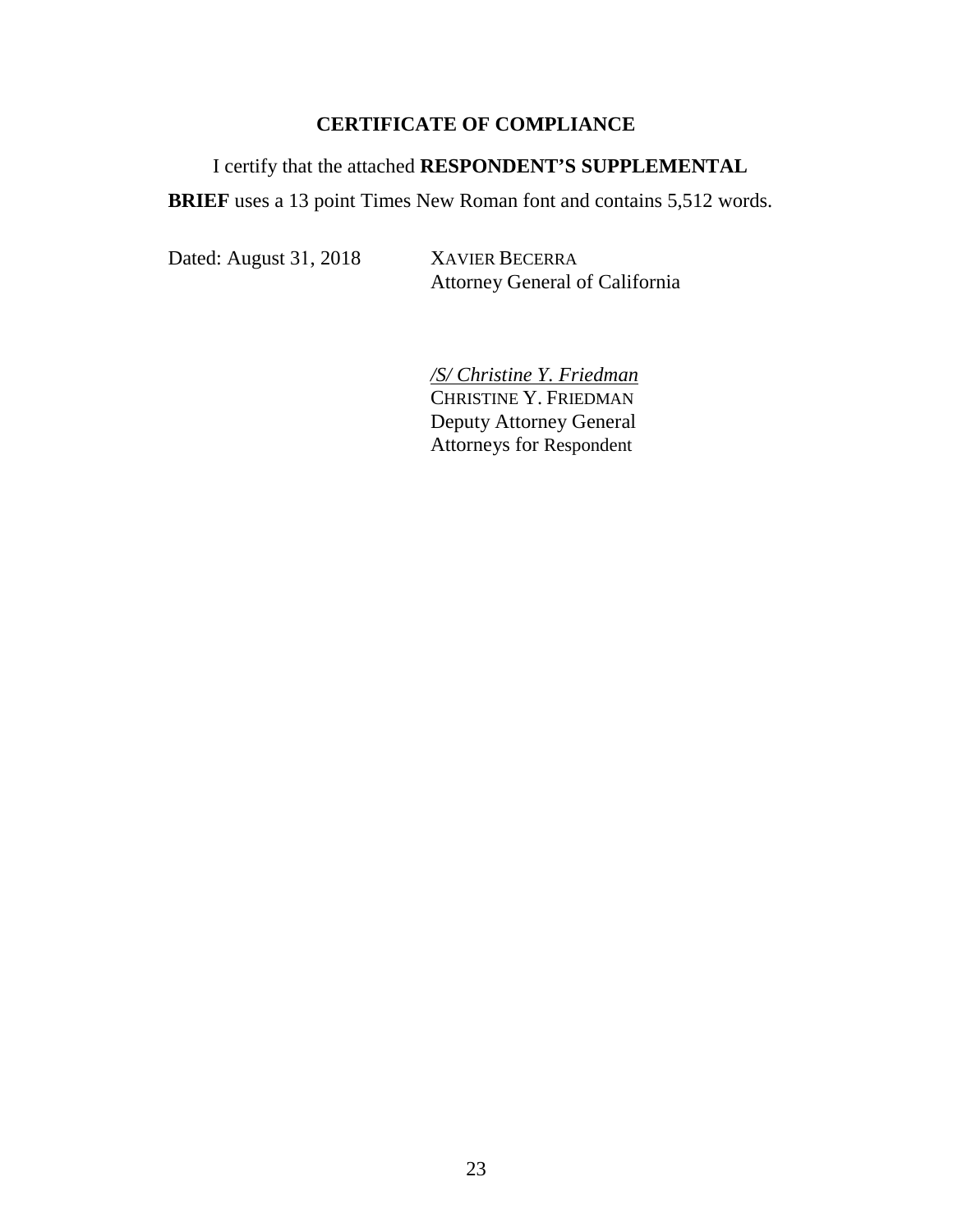#### DECLARATION OF ELECTRONIC SERVICE AND SERVICE BY U.S. MAIL

People v. Plata & Tran Case Name:  $No.$ : S165998

I declare:

I am employed in the Office of the Attorney General, which is the office of a member of the California State Bar, at which member's direction this service is made. I am 18 years of age or older and not a party to this matter. I am familiar with the business practice at the Office of the Attorney General for collecting and processing electronic and physical correspondence. In accordance with that practice, correspondence placed in the internal mail collection system at the Office of the Attorney General is deposited with the United States Postal Service with postage thereon fully prepaid that same day in the ordinary course of business. Correspondence that is submitted electronically is transmitted using the True Filing electronic filing system. Participants who are registered with True Filing will be served electronically. Participants in this case who are not registered with TrueFiling will receive hard copies of said correspondence through the mail via the United States Postal Service or a commercial carrier.

On August 31, 2018, I electronically served the attached **RESPONDENT'S SUPPLEMENTARY BRIEF** by transmitting a true copy via this Court's True Filing system. Because one or more of the participants in this case have not registered with the Court's True Filing system or are unable to receive electronic correspondence, on August 31, 2018, I placed a true copy thereof enclosed in a sealed envelope in the internal mail collection system at the Office of the Attorney General at 600 West Broadway, Suite 1800, P.O. Box 85266, San Diego, CA 92186-5266, addressed as follows:

The Honorable William R. Froeberg Judge Orange County Superior Court Central Justice Center 700 Civic Center Drive West Department C40 Santa Ana, CA 92701

I declare under penalty of perjury under the laws of the State of California the foregoing is true and correct and that this declaration was executed on August 31, 2018, at San Diego, California.

> E. Longe-Atkin Declarant

CYF:ela<br>SD2008700742 82053026.docx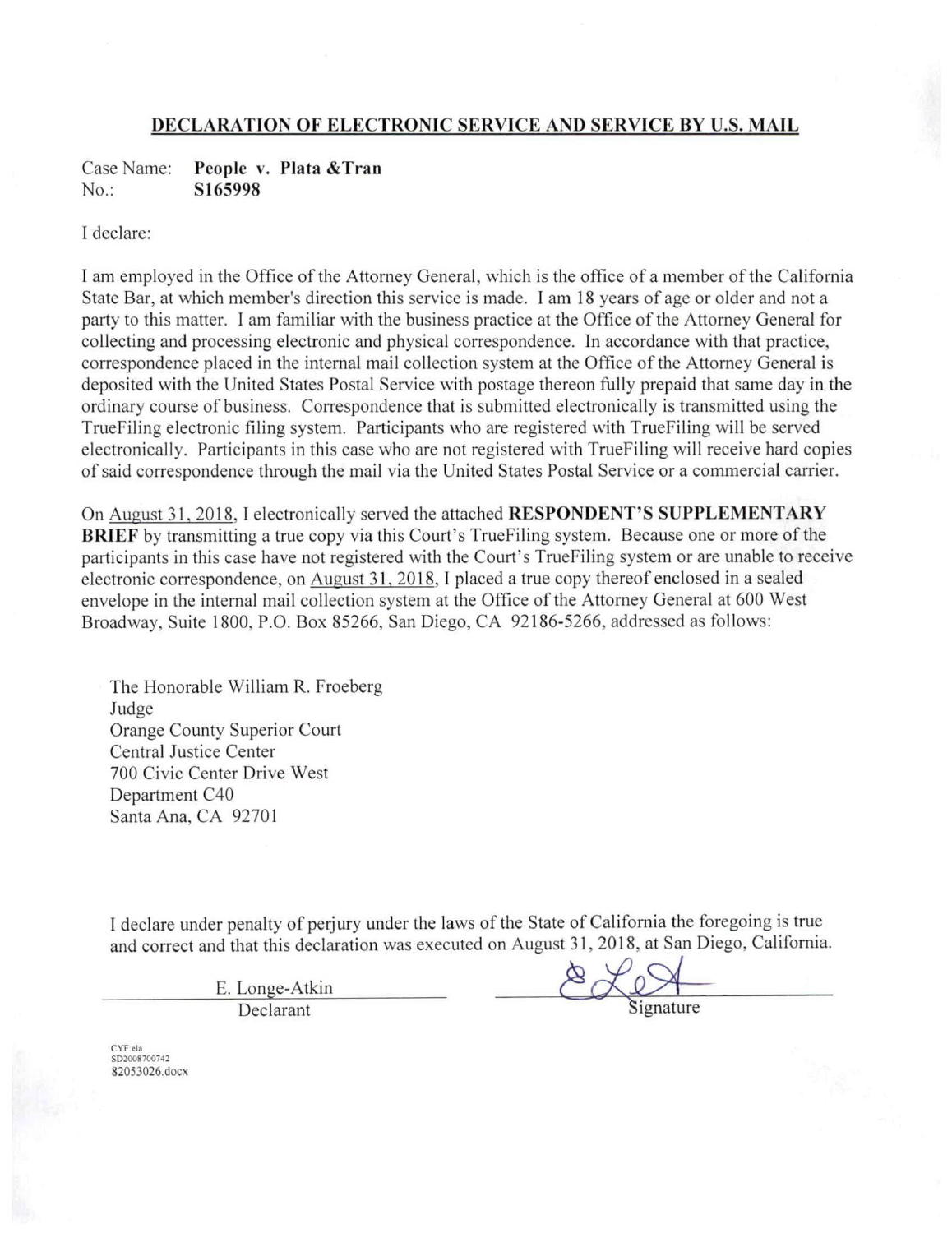### **STATE OF CALIFORNIA**

Supreme Court of California

# *PROOF OF SERVICE*

# **STATE OF CALIFORNIA**

Supreme Court of California

## Case Name:**PEOPLE v. PLATA (NOEL) & TRAN (RONALD)**

## Case Number:**S165998**

Lower Court Case Number:

- 1. At the time of service I was at least 18 years of age and not a party to this legal action.
- 2. My email address used to e-serve: **Christine.Friedman@doj.ca.gov**
- 3. I served by email a copy of the following document(s) indicated below:

Title(s) of papers e-served:

| <b>Filing</b>                               | <b>Title</b>                                         |
|---------------------------------------------|------------------------------------------------------|
| <b>vne</b>                                  | Document                                             |
| SUPPL<br><b>BRIEF</b><br><b>FMEN</b><br>ΊΔΙ | <b>Brief</b><br>Supplementary<br><b>IRespondents</b> |

Service Recipients:

| <b>Person Served</b>                                            | <b>Email Address</b>                | <b>Type</b> | Date /<br><b>Time</b>    |
|-----------------------------------------------------------------|-------------------------------------|-------------|--------------------------|
| Office Of The State Public Defender-Sac                         | $ docketing(\omega)$ ospd.ca.gov    | le-         | 8/31/2018                |
| Jolie Lipsig, Supervising Deputy State Public Defender          |                                     |             | Service 11:30:25         |
| SPD                                                             |                                     |             | AM                       |
| Attorney General - San Diego Office                             | christine.friedman@doj.ca.gov       | le-         | 8/31/2018                |
| Christine Y. Friedman, Deputy Attorney General                  |                                     |             | Service 11:30:25         |
| <b>SDG</b>                                                      |                                     |             | AM                       |
| Catherine White                                                 | white193690@gmail.com               | $e-$        | 8/31/2018                |
| Law Office of Catherine White, APC                              |                                     |             | Service 11:30:25         |
| 193690                                                          |                                     |             | AM                       |
| Christine Friedman                                              | Christine.Friedman@doj.ca.gov e-    |             | 8/31/2018                |
| Department of Justice, Office of the Attorney General-San Diego |                                     |             | $\text{Service}$ 1:30:25 |
| 186560                                                          |                                     |             | AM                       |
| Christine Friedman                                              | $[Christine.Friedman@doj.ca.gov]e-$ |             | 8/31/2018                |
| Department of Justice, Office of the Attorney General-San Diego |                                     |             | $\text{Service}$ 1:30:25 |
| 186560                                                          |                                     |             | AM                       |
| Eniola Longe-Atkin                                              | Eniola.LongeAtkin@doj.ca.gov e-     |             | 8/31/2018                |
| Department of Justice, Office of the Attorney General-San Diego |                                     |             | Service 11:30:25         |
|                                                                 |                                     |             | AM                       |
| eService California Appellate Project                           | filing@capsf.org                    | le-         | 8/31/2018                |
| California Appellate Project                                    |                                     |             | Service 11:30:25         |
| 000000                                                          |                                     |             | AM                       |
| Holly Wilkens                                                   | Holly. Wilkens@doj.ca.gov           | e-          | 8/31/2018                |
| Department of Justice, Office of the Attorney General-San Diego |                                     |             | Service 11:30:25         |
| 88835                                                           |                                     |             | AM                       |
| Karen Hamilton                                                  | karen.hamilton@ospd.ca.gov          | le-         | 8/31/2018                |
| Office of the State Public Defender                             |                                     |             | Service   1:30:25        |
| 171794                                                          |                                     |             | AM                       |